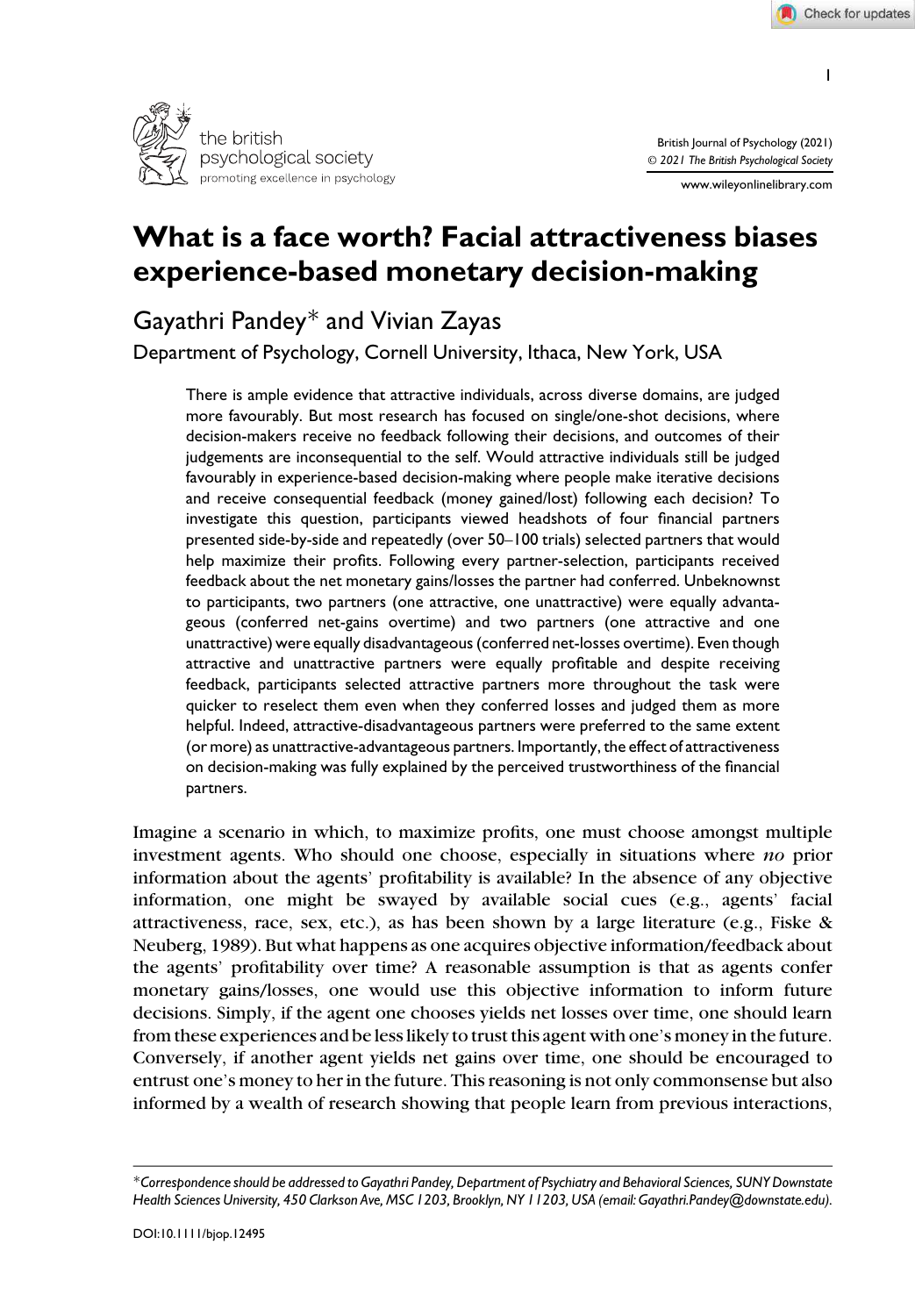update one's view of another, and appropriately modify future behaviour as a natural outcome of associative and reinforcement learning (Niv, 2009; Sutton & Barto, 1998).

Still, here, we ask: might such experience-based decision-making be swayed by seemingly inconsequential and irrelevant social cues? Specifically, would the investment agents' facial attractiveness colour how one evaluates something as objective and consequential as the monetary gains/losses conferred by them over time? Despite the abundance of research on how facial cues bias judgements, relatively less work has examined how facial cues shape experience-based decision-making – situations where individuals initially have no information about the optimal choice, but must learn about them over time through trial and error – that is, by making a series of decisions and relying on the feedback from their choices to make subsequent decisions. Across two experiments, we empirically tested the hypothesis that experience-based decisionmaking would be swayed by the facial attractiveness of the investment agents, even when attractiveness has no bearing on the agents' actual profitability. Further, we also tested the hypothesis that the biasing effect of facial attractiveness on experience-based decisionmaking is driven *not* simply because of the general physical appeal of the agents, but because their attractiveness cues perceived trustworthiness, which in turn affects experience-based decision-making.

At first glance, our hypothesis that facial attractiveness shapes experience-based decision-making may appear to have been addressed by decades of research documenting the effect of facial cues on decision-making. Most relevant to the present work, attractive individuals are routinely the beneficiaries of better outcomes in a variety of real-world contexts, such as hiring (Jackson, 1983), voting (Sigelman, Thomas, Sigelman, & Ribich, 1986), student assessments (Ambady & Rosenthal, 1993), criminal sentencing (Mazzella & Feingold, 1994), and financial investments (Solnick & Schweitzer, 1999). But surprisingly, most work has focused on single/one-shot decisions. In such paradigms, participants are often presented with a photograph of a target person, sometimes along with objective information about them that is relevant to the decision to be made. For example, participants are asked to sentence a defendant and are presented with a photograph of the defendant and the nature of the crime. Studies using these paradigms show that across different domains, participants are swayed by facial attractiveness (Baert & Decuypere, 2014; Stewart, 1980). Importantly, however, in these paradigms, participants only make a single decision, never receive feedback about whether their decision was correct or wrongful, and their decision often has no direct consequence for the self. Figure 1 (panel a) provides a conceptual illustration of such single/one-shot decisions.

Although findings from studies examining single/one-shot decisions have profound real-world implications, theoretically, it is perhaps unremarkable that facial attractiveness – an incidental and irrelevant social cue – can sway a single decision in situations where individuals do not receive any feedback. Literature on judgement and decision-making shows that people routinely use mental short cuts to simplify information (Chaiken & Ledgerwood, 2012; Kahneman, 2011; Shah & Oppenheimer, 2008), and facial cues can be viewed as visually cued heuristics for quick and effortless decision-making (Gutierrez- ´ García, Beltran, & Calvo, 2019; Rhodes & Baron, 2019). But a less oft examined issue centres around the persistent effect of facial cues of attractiveness in swaying ongoing decisions where people receive objective feedback and experience consequences that personally impact the self. Might the biasing effect of facial attractiveness on decisionmaking diminish in the face of objective and self-relevant consequences, such as how much money an investment agent confers?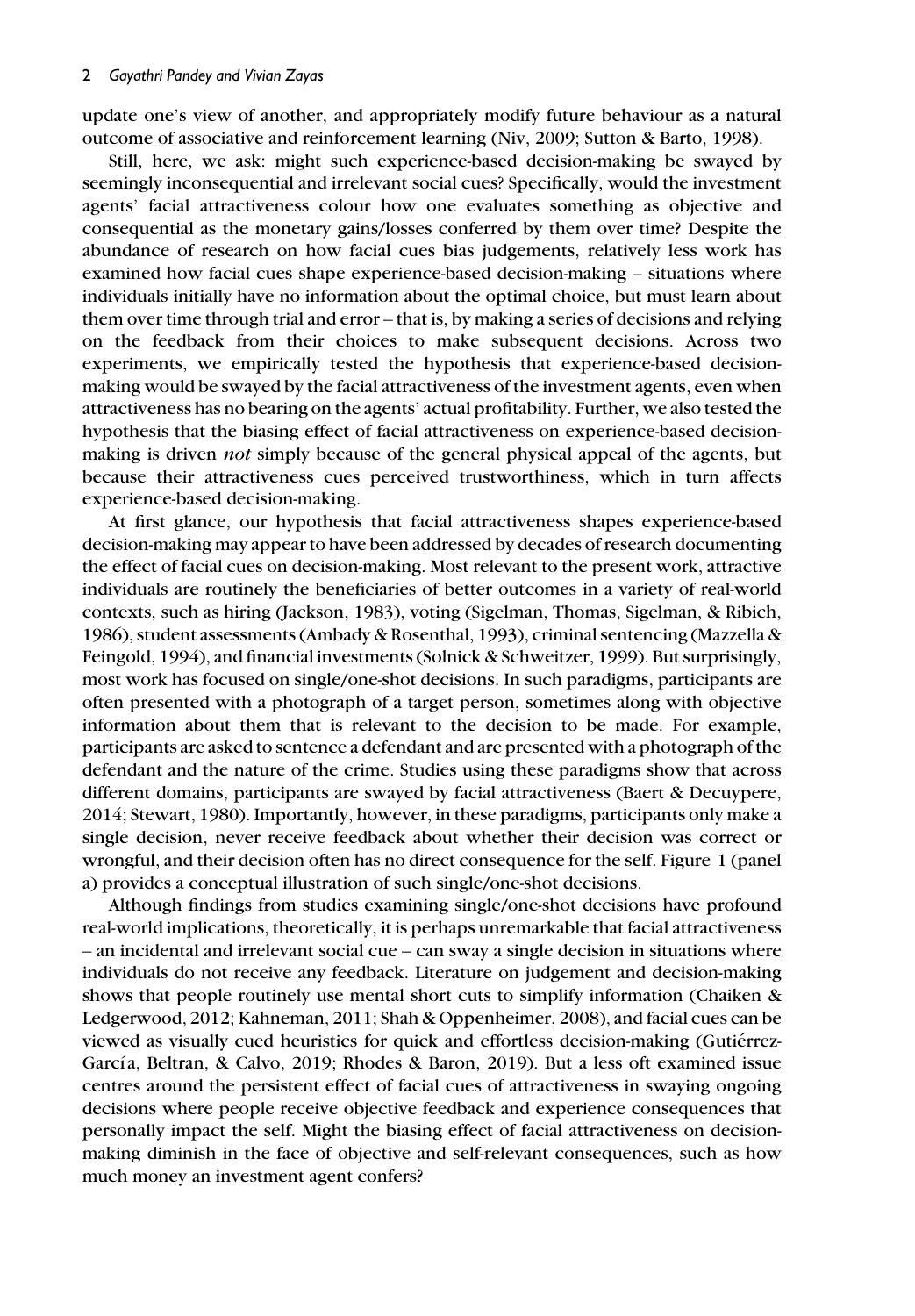

Figure 1. A conceptual illustration of the effect of attractiveness in commonly used single/one-shot decision-making paradigms (panel a) and in experience-based decision wherein participants receive feedback about their decision (panel b). In single/one-shot decision-making paradigms, participants make a single decision, never receive feedback about whether their decision was correct or wrongful, and their decision often has no direct consequences for the self. In contrast, in experience-based decision-making paradigms, participants repeatedly make decisions, receive objective feedback about their decisions, and their decision has direct consequences for the self. In experience-based decision-making paradigms, facial attractiveness is expected to cue trustworthiness, and perceptions of a partners' trustworthiness are expected to colour how objective feedback is perceived and processed.

Experience-based decision-making paradigms are ideally suited for examining this question. In such paradigms, decision-makers make iterative decisions (e.g., 50–100 decisions) and receive feedback immediately following each decision. Importantly, such feedback is often objective and consequential to the self (e.g., money gained/lost) and decision-makers must learn through trial and error to make the most advantageous choices over time (Hertwig, Barron, Weber, & Erev, 2004; Kudryavtsev & Pavlodsky, 2012). Naturally, because these paradigms assess decision-making over time, they allow for examining how ongoing feedback shapes decisions (Siegel, Mathys, Rutledge, & Crockett, 2018).

Although past work on experience-based decision-making has focused on nonsocial contexts (Larrick, 2016), there is an increasing appreciation that decision-making often happens in social contexts. For example, at times, people must choose the *person* who is likely to confer profits, as illustrated in our hypothetical scenario. Several theorists have noted that in social contexts, the task of computing gains and losses over time is likely affected by one's beliefs, expectations, and social inferences about those with whom one interacts (Lee & Harris, 2013; Ruz, Moser, & Webster, 2011). Further, in social contexts, perceptions of an interaction partner's trustworthiness are particularly important. Perceiving a partner as trustworthy is expected to induce feelings of trust and prosocial behaviours towards the partner (Siegrist and Cvetkovich, 2002; Mulford, Orbell, Shatto, & Stockard, 1998; Slovic, 1999; Wilson & Eckel, 2006). Moreover, based on the risk literature, perceptions of trustworthiness are expected to shape decision-making by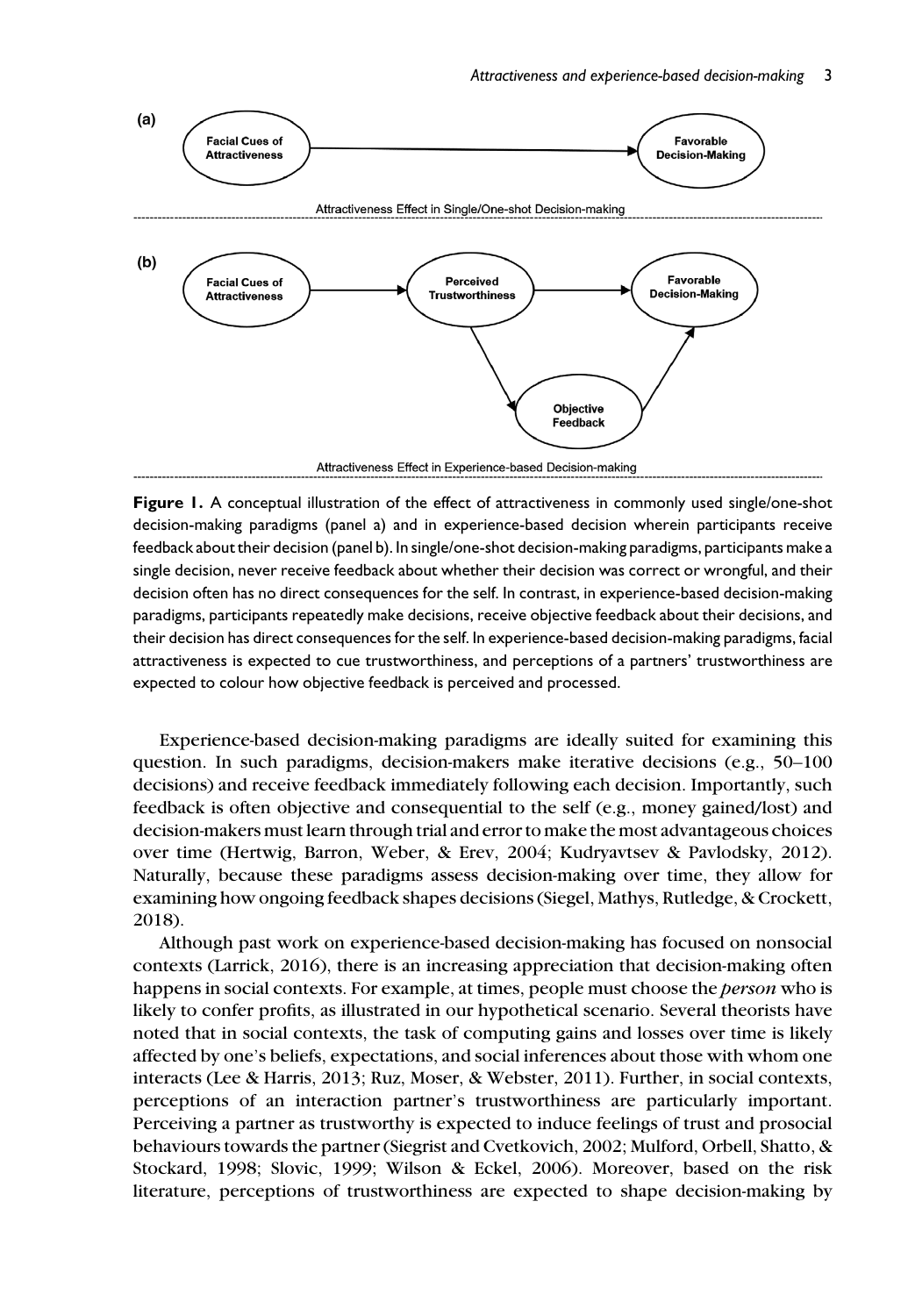colouring how people interpret objective feedback (Siegrist & Zingg, 2014), but objective feedback is not expected to shape perceptions of trustworthiness (White & Eiser, 2006).

Empirically, work has examined how ongoing decision-making is shaped by interaction partners who either signal or cue their trustworthiness. For example, a handful of studies have examined how emotional facial expressions, which provide information about partners' intentions for enacting prosocial behaviours, shape experience-based decision-making (Averbeck & Duchaine, 2009; Delgado, Frank, & Phelps, 2005; Ma, Hu, Jiang, & Meng, 2015; Tortosa, Lupiáñez, & Ruz, 2013). In behavioural economic games, financial partners with smiling expressions were preferred and trusted more than partners with scowling expressions, even though smiling and scowling partners were equally as financially rewarding (Frith, 2009; Furl, Gallagher, & Averbeck, 2012). In a similar vein, other work has shown that experimentally manipulating perceptions of partner's trustworthiness robustly influences experiencebased decision-making. For example, in a repeated Trust game, financial partners with trustworthy (vs. untrustworthy) facial appearances were preferred more and trusted more, even though partners were objectively equally as rewarding (Chang, Doll, van 't Wout, Frank, & Sanfey, 2010; Yu, Saleem, & Gonzalez, 2014).

#### Present work

The present work focuses on how the effects of facial attractiveness on decision-making may be resilient even in the face of receiving objective feedback, and how such effects may occur by spontaneously cueing perceptions of the partners' trustworthiness (Figure 1, panel b). As such, our focus differs from past work that experimentally manipulated facial cues more directly linked with perceptions of trustworthiness. That is, whereas emotional expressions are observable communicative signals of a person's intentions, facial attractiveness is a fixed physical characteristic, and *not* a form of communication. Similarly, whereas perceptions of trustworthiness directly map on to perceptions of a person's intentions for enacting prosocial behaviours, facial attractiveness is commonly viewed as a signal of health and fertility (Foo, Simmons, & Rhodes, 2017; Żelaźniewicz, Nowak, Łacka, & Pawlowski, 2020), and not necessarily intentions. Thus, whereas emotional expressions and a person's perceived trustworthiness may be a valid basis for evaluating objective information, facial attractiveness is a seemingly irrelevant social cue for evaluating a partner's objective financial utility.

Our hypothesis that facial attractiveness may be a particularly potent social categorization cue in experience-based decision-making is based on work showing that facial attractiveness is processed efficiently, is difficult to ignore, and has a high reward value (Cloutier, Heatherton, Whalen, & Kelley, 2008). Thus, when decision-makers encounter attractive investment agents, the agents' facial attractiveness may exert its effects on decision-making in a bottom-up fashion that may be difficult to control (McConnell, Rydell, Strain, & Mackie, 2008; Olson & Marshuetz, 2005). Importantly, although physical attractiveness is a cue of physical health, it can also spontaneously elicit perceptions of trustworthiness. Indeed, several models of person perception assume that attractiveness is an observable cue that positively modulates people's perceptions of others' trustworthiness (Eagly, Ashmore, Makhijani, & Longo, 1991; Ohanian, 1991; Oosterhof & Todorov, 2008; Willis & Todorov, 2006).

Given this past work, here, we aimed to address the following questions: To what extent, does facial attractiveness bias experience-based decision-making? And, do such effects, if they occur, operate via increasing trustworthiness perceptions of a person? To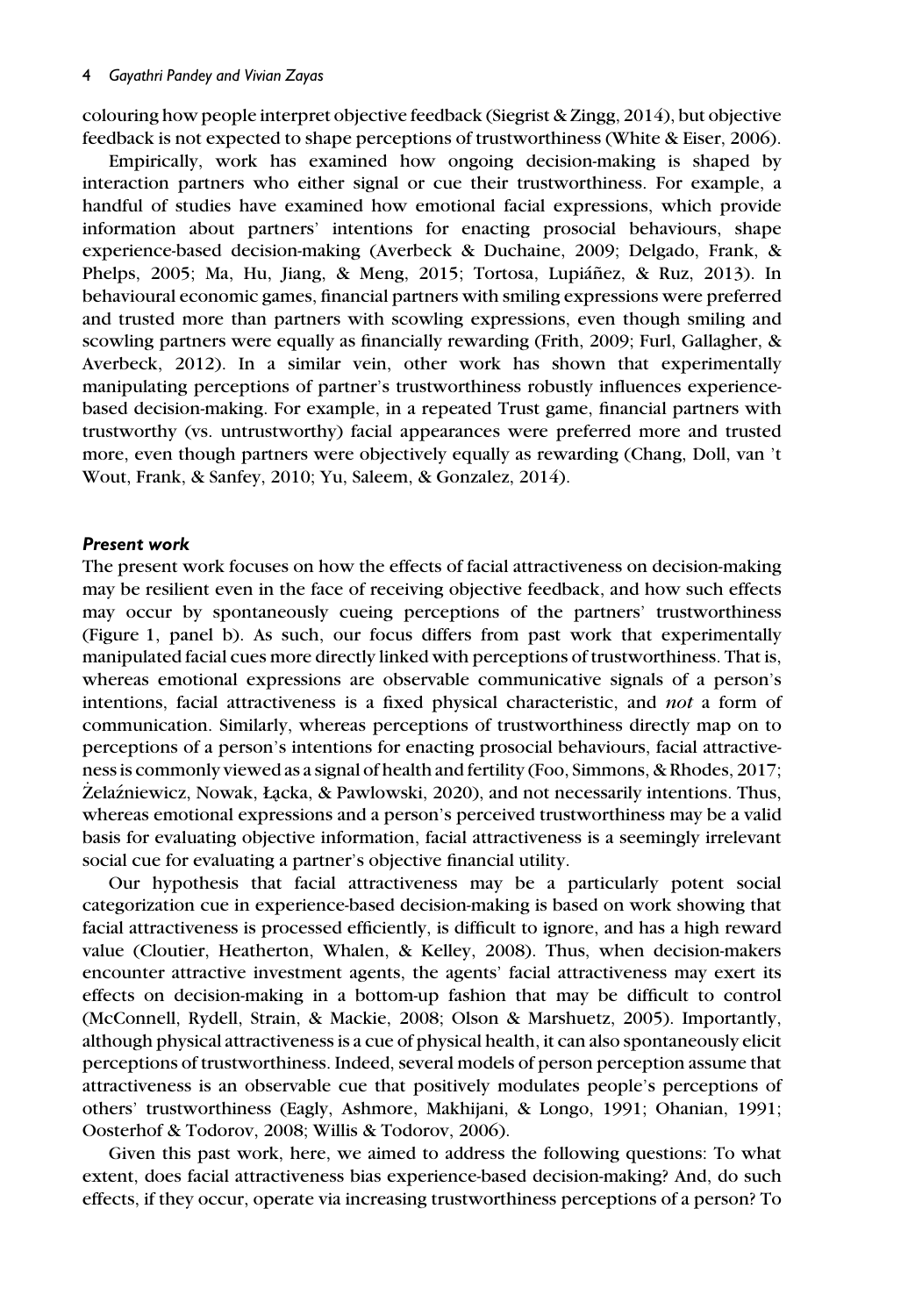achieve these aims, we developed a novel task, which we refer to as the *Interpersonal DEcision-Making Task* (IDEM). Our task was modelled off the Iowa Gambling Task (IGT; Bechara, Damasio, Damasio, & Anderson, 1994), which is a classic example of a nonsocial experience-based decision-making task because it uses neutral images – decks of cards – that do not have inherent meaning or evaluative significance. In the standard IGT, participants are hypothetically loaned \$2,000 and are instructed to maximize their gains and minimize their losses. They are presented with four decks of cards (A, B, C, and D) that appear side by side on a computer screen and are asked to repeatedly select cards from amongst the four decks. They are also instructed that some decks are more profitable than others. On each trial, participants draw a card from one of four decks and with each card choice, they win or lose money. Typically, participants make about one hundred card choices, one at a time, with the goal of maximizing profits. Unbeknownst to participants, two decks (Decks C and D) are programmed to be *advantageous* – they confer smaller immediate gains but larger net gains over time. In comparison, two other decks (Decks A and B) are *disadvantageous* – they confer larger immediate gains but net losses over time. Additionally, two decks (Decks A and C) offer frequent losses, whereas the other two decks (Decks B and D) offer infrequent losses. Because participants are unaware of each deck's likelihood of rewards and losses, they must learn over time which decks are advantageous versus disadvantageous through actively monitoring their previous choiceoutcomes. In non-clinical populations, people initially select disadvantageous decks (being lured by the larger immediate reward), but over time gradually shift their card choices to the advantageous decks, a pattern that reflects learning which decks have a higher payoff (Steingroever, Wetzels, & Wagenmakers, 2013). Moreover, participants tend to avoid decks that confer frequent (vs. infrequent) losses (Carlson, Zayas, & Guthormsen, 2009; Lin, Song, Chen, Lee, & Chiu, 2013).

To create a social experience-based decision-making task, in our IDEM task, we replaced the four decks with facial photographs of four individuals described as *financial partners* (see Figure 2a). Like the IGT, participants were loaned \$2,000 (hypothetical) and told that the four financial partners could help them win or lose money and that some partners would be more helpful than others. They were instructed to maximize earnings by choosing partners that would be most profitable over 50–100 trials. Most importantly, of the two equally advantageous partners (like Decks C and D), one was attractive, and one was unattractive. Similarly, of the two equally disadvantageous partners (like Decks A and B), one was attractive, and one was unattractive. In this manner, the IDEM task examines the biasing effects of partners' attractiveness as participants received feedback following every partner selection over the course of 50–100 trials.

We predicted that at the very beginning of the IDEM task, in the absence of any information about the profitability of the financial partners, participants would use the available social category cue of partners' facial attractiveness and show an initial preference for attractive (vs. unattractive) partners (Brodt & Ross, 1998). But, importantly, our main prediction was that even after encountering feedback about the monetary gains/losses conferred by the partners – objective information that was highly consequential to the self – participants would continue to select attractive partners more. In other words, even though participants received direct and immediate feedback following each of their partner selections, and could perform a direct, side-by-side comparison of the gains and losses conferred by each of the four partners, they would still show a behavioural preference for attractive (vs. unattractive) partners. Indeed, we expected that at the end of the task, participants' self-reported judgements of partners' helpfulness would also reflect this bias.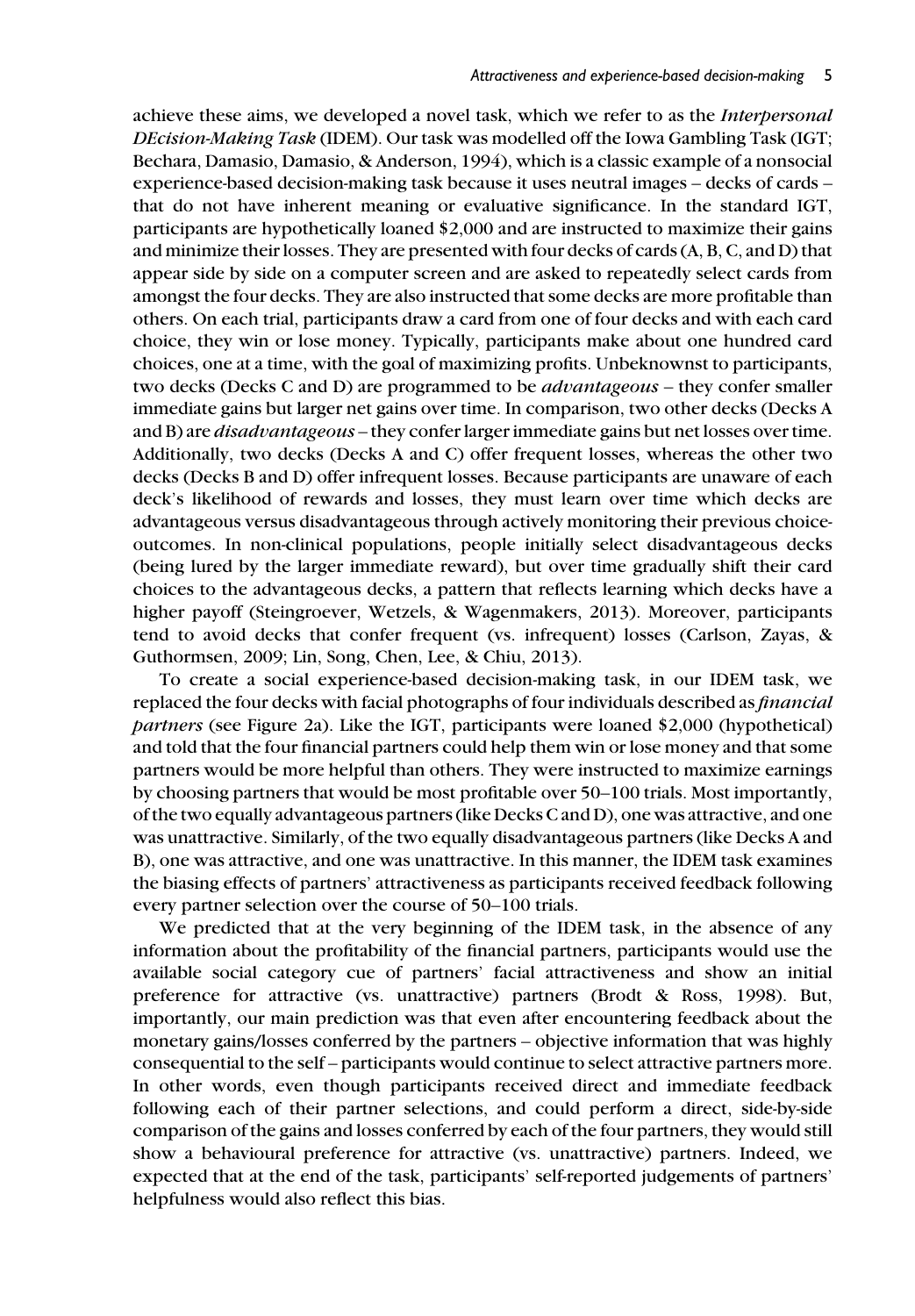#### 6 *Gayathri Pandey and Vivian Zayas*

## (a) Partner selection display



## (c) The payoff scheme of partners in the IDEM task

|                                      | Face A<br>(Attractive<br>Advantageous) | Face B<br>(Unattractive<br>Advantageous) | Face C<br>(Attractive<br>Disadvantageous) | Face D<br>(Unattractive<br>Disadvantageous) |
|--------------------------------------|----------------------------------------|------------------------------------------|-------------------------------------------|---------------------------------------------|
| Gain Amount                          | \$50                                   | \$50                                     | \$100                                     | \$100                                       |
| Loss Frequency                       | Low                                    | High                                     | Low                                       | High                                        |
| Gain-Loss Ratio<br>(per 10 trials)   | 9:1                                    | 5:5                                      | 9:1                                       | 5:5                                         |
| <b>Loss Amount</b>                   | \$250                                  | \$50                                     | \$1250                                    | \$150-\$350                                 |
| Long-term Outcome<br>(per 10 trials) | $+ $250$                               | $+$ \$250                                | $-$ \$250                                 | $-$ \$250                                   |

Figure 2. (a) Partner selection display as seen by the participants at the beginning of the IDEM task, immediately following the instructions. (b) Example of the feedback display in the *all* feedback condition (see Supplementary Material S1 for examples of outcome feedback display for the global-only and specificonly feedback conditions). Type of outcome feedback did not significantly and reliably affect the results across Experiments 1 and 2 (see Supplementary Material S1). (c) The payoff scheme used for the financial partners in the IDEM task.

Additionally, we examined the extent to which the effect of facial attractiveness may be most pronounced following losses. That is, receiving feedback that a partner conferred a monetary loss should undermine confidence in the partner and lessen the likelihood that the same partner would be chosen in the future. We expected that this reluctance to return to a partner who had conferred a loss would be less pronounced for attractive (vs. unattractive) partners. But, past work has shown that people are less sensitive to unfair offers made by attractive (vs. unattractive) individuals (Ma et al., 2015). Thus, we reasoned that participants in our experience-based decision-making task would be less sensitive to monetary losses conferred by attractive (vs. unattractive) partners.

Our final aim was to examine a mechanism for the biasing effect of facial attractiveness. Specifically, in Experiment 2, we examined the extent to which facial attractiveness serves as a cue of a partner's perceived trustworthiness, which then leads decision-makers to favour attractive over unattractive financial partners, despite both being equal in terms of their profitability.

## EXPERIMENT 1

## Method

For both Experiments 1 and 2, we obtained approval from the Institutional Review Board for human participants and written informed consent from all participants; we report all measures, manipulations, and exclusions; and provide the data and the SPSS syntax at https://osf.io/pqhbm/?view\_only=dc518e134c234c7b97abce3eb26d0cd6.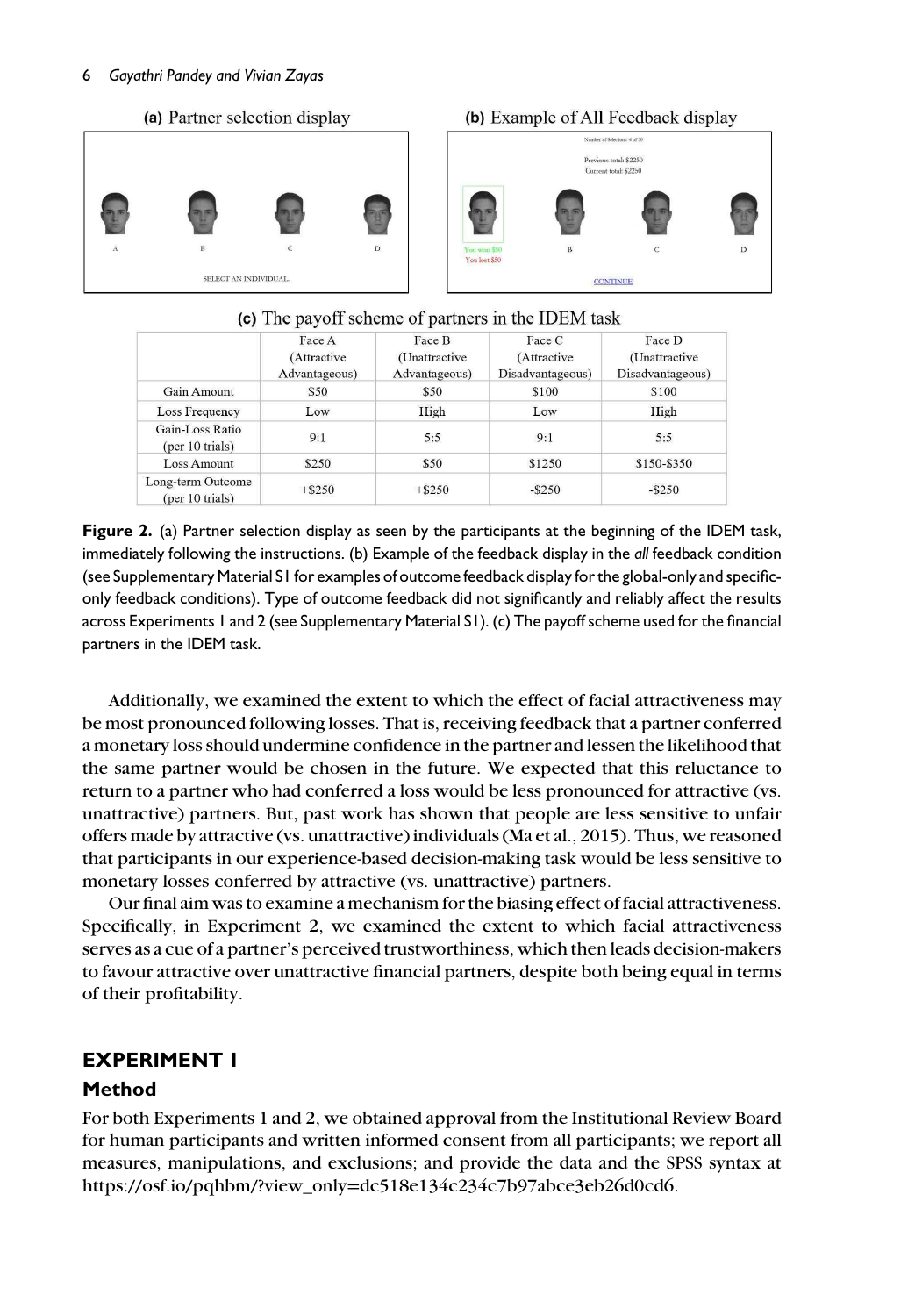## **Participants**

Ninety-two undergraduate students participated in exchange for course credit. One participant was excluded because of having selected the same partner on all 50 trials, leaving 91 participants in the final sample (see Supporting Information for demographic information).<sup>1</sup> Our primary hypotheses involved assessing differences in ongoing partner selections between attractive and unattractive partners, and if the effect of facial attractiveness decreases over time. To identify the minimum effect size that could be obtained using our design with 80% statistical power, we performed a sensitivity analysis using simulations (see Supporting Information). The results indicated that our experiment could detect a minimum effect size of Cohen's *d* of .27 for the main effect of attractiveness and *d* of.58 for the attractiveness x time interaction (5% alpha level, two-tailed).

## Experimental design

Our experimental design was a mixed factorial with partner attractiveness (attractive vs. unattractive), partner advantageousness (advantageous vs. disadvantageous), and time (first half vs. second half of IDEM task) as within-subject factors. The frequency with which partners offered losses (low vs. high) is a critical factor in the IGT (Steingroever et al., 2013) and was a between-subject factor. Because the manner in which feedback is presented may affect the learning of partners' profitability (Jessup, Bishara, & Busemeyer, 2008), we randomly assigned participants to receive one of three types of outcome feedback (all, global-only, and specific-only). The conclusions reported in the results section hold across the different feedback conditions. However, results involving type of outcome feedback did not replicate across the two experiments. Therefore, for the sake of simplicity, we report methods and results involving type of outcome feedback in the Supporting Information.

## Procedures

Participants completed the experimental procedures individually. All instructions and measures were administered using Inquisit 3.0.3.2 (Draine, 2009) on Windows XP-based computers with 17-inch CRT monitors with  $1,024 \times 768$  resolution. Participants first completed two IDEM tasks – one with all male partners and another with all female partners,<sup>2</sup> followed by self-report measures, and were debriefed at the end of the experiment. None of the participants guessed the motive for the experiment.

<sup>&</sup>lt;sup>1</sup> Given the rich literature on sex differences on the effect of attractiveness (e.g., Desrumaux, DeBosscher, & Léoni, 2009; *Palumbo, et al., 2017), we explored the potential moderating effect of participant sex and partner sex. Interactions involving participant sex or partner sex and our main focal predictor (attractiveness) did not replicate across experiments. They also did not appreciably change the conclusions drawn here. We report results from models including participant and partner sex in the Supporting Information for the interested reader.*

<sup>2</sup> *Each participant completed two IDEM tasks in succession: One with all male partners and another with all female partners (order was counterbalanced across participants). We found evidence for carryover effects such that learning in the first IDEM task transferred to the second IDEM task. Specifically, repetition (1st IDEM vs. 2nd IDEM) interacted with partner advantageousness (*p = *.03) and loss frequency (*p = *.03). The interaction with partner advantageousness reflected that participants selected disadvantageous (vs. advantageous) partners more in the first IDEM task (*p = *.003), but no such preference was observed in the second IDEM task (*p = *.89). The interaction with loss frequency reflected that the preference for partners offering infrequent losses was greater in the first (vs. second) IDEM task (but statistically significant in both,* p*s*<*.001). Although the question of how learning transfers across sets of people is an interesting question, it was not the aim of the present work. Thus, we focus our analyses on data from the first IDEM task, treating partner sex as a between-subjects factor. However, it is worth noting that the effect of the IDEM task repetition did not significantly interact with partner attractiveness (*p = *.41). This is consistent with our general findings that the attractiveness stereotype is resilient despite the presence of partners' profitability information.*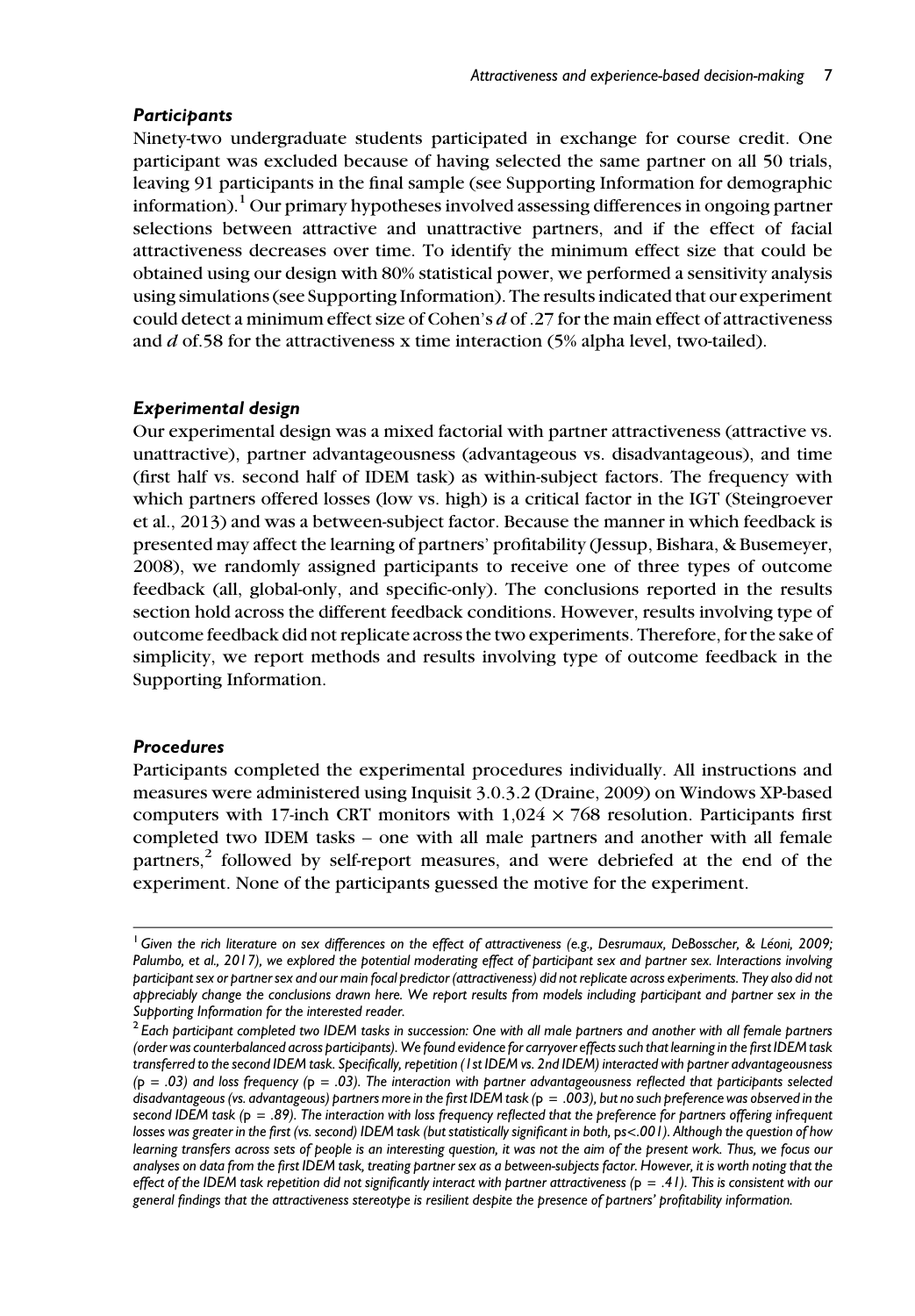## *IDEM task*

As illustrated in Figure 2 (panel a), the IDEM task began with photographs of four faces (all male or all female) appearing one next to the other, horizontally, at the middle of the screen. Adapted from the IGT, participants were instructed to select one of the four financial partners, on each trial, using the mouse (see Supporting Information for specific instructions), and that each time they selected a partner, they would receive outcome feedback – that is, monetary gains and losses conferred by the selected partner (see Figure 2, panel b). Importantly, participants were told that their goal was to earn as much money as possible by selecting the partners that were most financially advantageous. Importantly, research assistants encouraged participants to sample all financial partners so as to gauge which partners would be most profitable. Analyses of how many times participants switched their choice of partners across IDEM confirmed that participants complied with the instructions (see Supporting Information).

Each partner's face in the IDEM task was a composite produced by averaging six real faces (DeBruine & Jones, 2017). Using an independent sample, we validated the consensual attractiveness of the composite faces (see Supporting Information). Thus, in each IDEM task, two faces were attractive, and two faces were unattractive. Importantly, two partners (one attractive and one unattractive) were programmed to be advantageous and two partners (one attractive and one unattractive) were programmed to be disadvantageous, with position of the faces counterbalanced across participants (see Supporting Information). To simulate the inherent uncertainty of real-life decision situations, as in the IGT, we also manipulated loss frequency: For half of the participants, attractive partners offered frequent losses (i.e., 5:5 loss–gain ratio/10 trials) whilst unattractive partners offered infrequent losses (i.e., 1:9 loss–gain ratio/10 trials), and for the remaining half of the participants, the opposite was true. Thus, on every trial, irrespective of which partner was selected, participants received a gain. However, losses were conferred by partners based on a pre-programmed payoff scheme (see Figure 2, panel c).

## Dependent variables

## *Behavioural measures of preference*

Our primary behavioural measures were (1) *partner selections over time* – that is, on how many trials participants selected attractive (vs. unattractive) partners over the course of the task, and (2) *return-to-partner* index – that is, after selecting a partner, how many trials, on average, had lapsed before participants selected the same partner again? This latter measure was used to tap into participants' willingness to forgive a partner following a loss. To compute the return-to-partner index, we first subtracted the trial number on which a partner was selected from the next trial number on which the same partner was selected. $^{\overline{3}}$  For example, if a participant initially selected a partner on the 10th trial, and the same partner was selected again on the 11th trial, and again on the 20th trial – the participant returned to this partner on the first occasion after one trial (trial 11– trial 10) and on the second occasion after nine trials (trial 20–trial 11). Second, we computed the

<sup>3</sup>*Only trials in which the partner was selected again were included in computing the return-to-partner index. That is, if a partner was selected on a certain trial but was never selected again, it was not possible to compute the number of trials it took the participant to return to a partner because the return did not occur. Such situations could reflect that a participant simply did not have the option to select the partner again (because of limited number of trials) or reflect a possible behavioural preference against the partner.*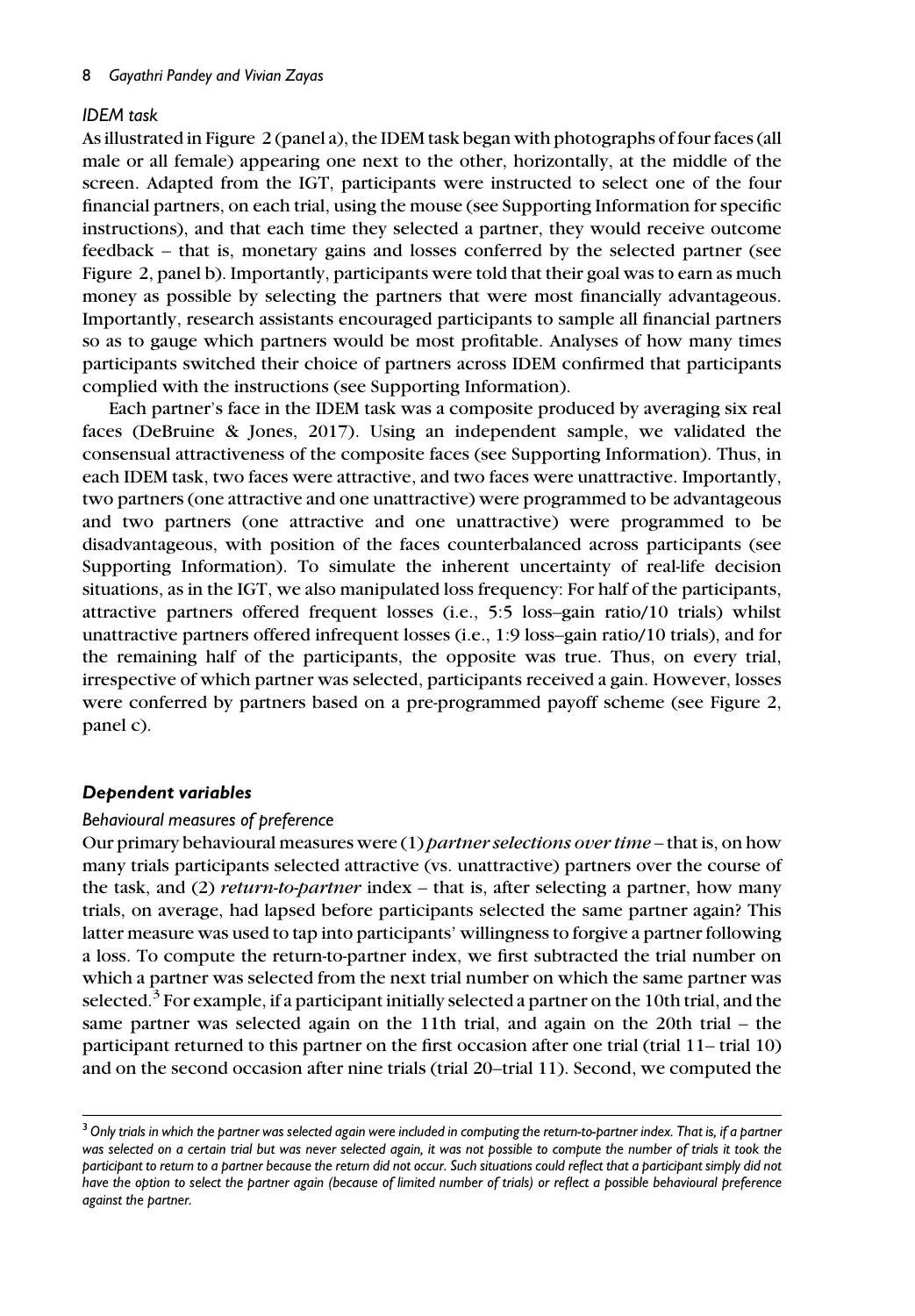average number of trials it took participants to return to the same partner. In the above example, the return-to-partner index for this particular participant and this partner was 5 (10/2). We were interested in whether participants would be particularly forgiving when attractive (vs. unattractive) partners conferred losses. Thus, we computed the return-topartner indices as a function of losses (how quickly participants returned to a partner that had conferred a loss; earning  $\leq 0$  profit/money) and gains (how quickly participants returned to a partner that had conferred a gain; earning > 0 profit/money). Therefore, we computed, for each participant, a total of eight average return-to-partner indices (two [following loss and gain] for each of the four partners). A lower return-to-partner index represents that fewer trials had lapsed before participants selected the same partner again or in other words, the participant returned to a partner sooner.

## *Perceived helpfulness*

After the IDEM task, participants were asked to '*Rank the partner you think helped you the most with a 1, helped you second most with a 2, helped you third most with a 3 and helped you least with a 4*'. To facilitate interpretation, we reverse-scored the ranks for each partner. Thus, higher scores represent greater perceived helpfulness.

## *Perceived attractiveness*

Although photographs of partners had been independently validated on attractiveness, perceptions of attractiveness can be idiosyncratic (Mileva et al., 2019). Thus, to assess participants' own perceptions of the partners' attractiveness, they were asked to '*Rate the following individuals on how attractive you think they are*' on a 7-point scale from 1 (*Not at all*) to 7 (*Very attractive*). Confirming our stimulus validation, attractive partners were rated as significantly  $(p < .001)$  more attractive (see Supporting Information).

## Data analytic strategy

Our main dependent variables were the two behavioural measures and one subjective measure of perceived helpfulness. Given the repeated measures structure of the data, we used multilevel models (MLM), with a restricted maximum likelihood estimation (Hayes, 2006; Kliegl, Wei, Dambacher, Yan, & Zhou, 2011). Specifically, we ran separate MLMs for each dependent variable (see Supporting Information for details of model specifications). Given the multiple factors in the experimental design, and for the sake of brevity, we focus primarily on results involving the main effects of attractiveness, advantageousness, and loss frequency. For the partner selections over time-dependent variable, we also focus on how each of the main factors interacts with time (first half vs. second half). Unless otherwise stated, two- and three-way interactions that did not replicate across the two experiments are not discussed in the main text. To compute the effect size for key results within a MLM framework, we followed the formula for deriving *R* 2 provided by Snijders and Bosker (2012; see also Lorah, 2018; Nakagawa & Shielzeth, 2013), and converted  $R^2$  to a Cohen's *d*, which we report in the results.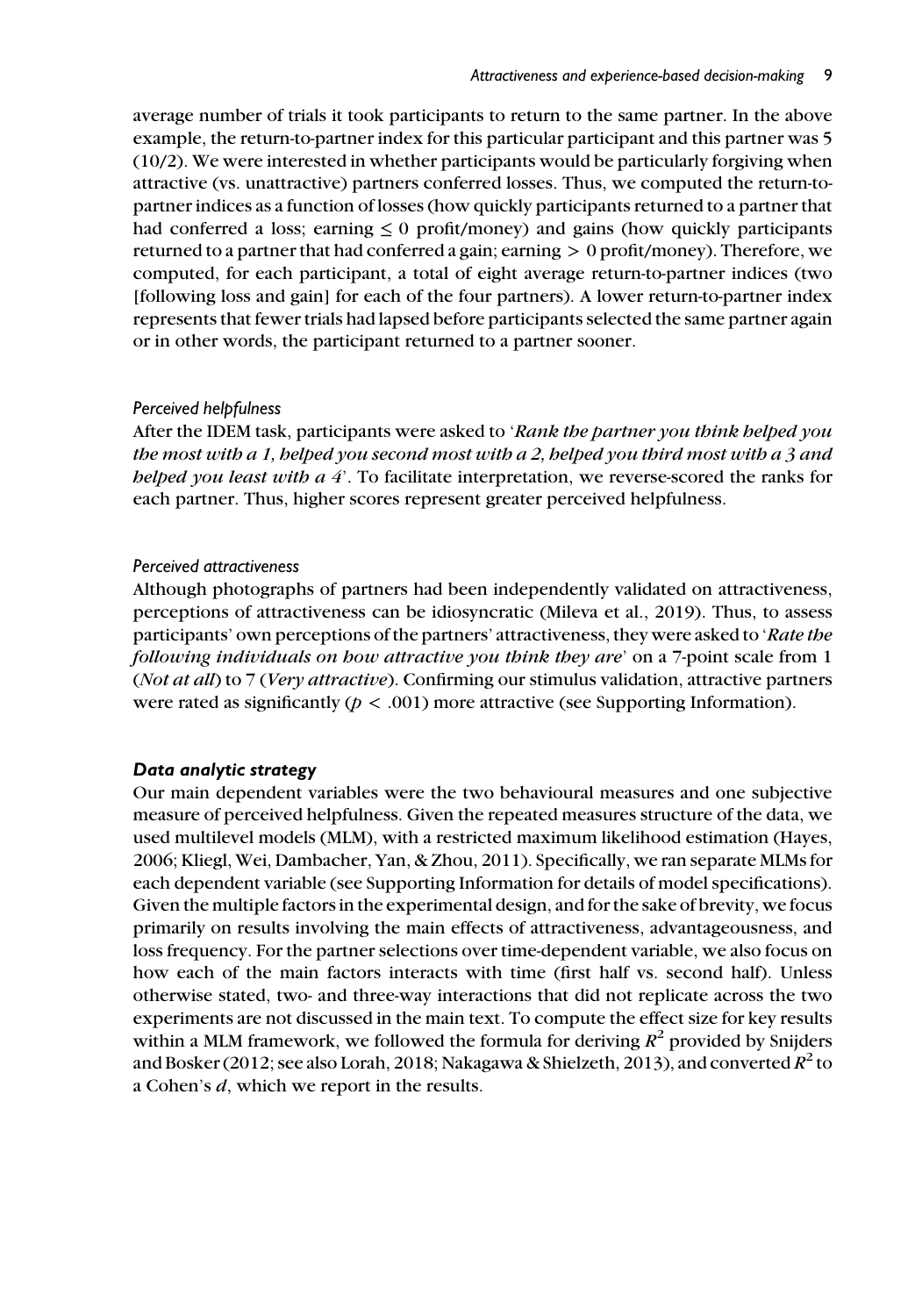#### 10 *Gayathri Pandey and Vivian Zayas*

|                                 | df     | F      | Þ      | Cohen's d |
|---------------------------------|--------|--------|--------|-----------|
| Partner selections over time    |        |        |        |           |
| <b>Attractiveness</b>           | 1.703  | 14.17  | < 001  | 0.29      |
| Loss Frequency                  | 1.703  | 188.08 | < 0.01 | 1.03      |
| Advantageousness                | 1.703  | 16.40  | < 0.01 | 0.29      |
| Attractiveness $\times$ Time    | 1.703  | .020   | .889   | 0.00      |
| Advantageousness $\times$ Time  | 1,703  | 1.176  | .278   | 0.09      |
| Return-to-Partner Index         |        |        |        |           |
| <b>Attractiveness</b>           | I, 652 | .97    | .323   | 0.06      |
| Attractiveness $\times$ Outcome | 1.652  | 1.83   | .177   | 0.11      |
| <b>Perceived Helpfulness</b>    |        |        |        |           |
| Attractiveness                  | I, 342 | 12.13  | .001   | 0.38      |
| Advantageous                    | 1,342  | 29.16  | < 0.01 | 0.59      |
| Loss Frequency                  | I, 342 | 45.81  | < .001 | 0.73      |

Table 1. Summary of key findings from the MLMs for each dependent variable (partner selections over time, return-to-partner index, and perceived helpfulness) for Experiment 1

## Results

Results of key findings of the MLMs (*F*, *p*, *d*) are reported in Table 1. The descriptive statistics and the full results of the MLMs are reported in the Supporting Information (see Tables S1 and S2).

## Participants' first choice

We expected participants to select attractive partners on the very first trial. Indeed, participants were four times more likely to select an attractive partner (80%) on the very first trial. McNemar's exact test for the difference in proportion was highly statistically significant ( $p < .00001$ ) and revealed a large effect size ( $g = .30$ , where g represents the deviation from the constant probability of.5; Cohen, 1969, p. 142).

## Partner selections over time

Providing clear support for the resilient biasing effect of attractiveness, over the course of the 50 trials of the IDEM task, participants selected attractive (vs. unattractive) partners more often (see Figure 3, top panel).<sup>4</sup> Moreover, time (first half vs. second half) failed to moderate the effect of attractiveness, indicating that the biasing effect of attractiveness showed no evidence of weakening even as information about the partners' profitability increased over time.

Although advantageousness and loss frequency are not central to our main aims, conceptually replicating past work (e.g., Bechara, Damasio, & Damasio, 2000) provides construct validity for our newly developed IDEM task. Replicating previous work using the IGT, participants selected partners that conferred infrequent losses more than partners that conferred frequent losses. However, participants selected disadvantageous partners more than advantageous partners (Figure 3, bottom panel). Time did not

<sup>4</sup>*We report raw (not estimated) means in the results sections for both Experiments 1 and 2.*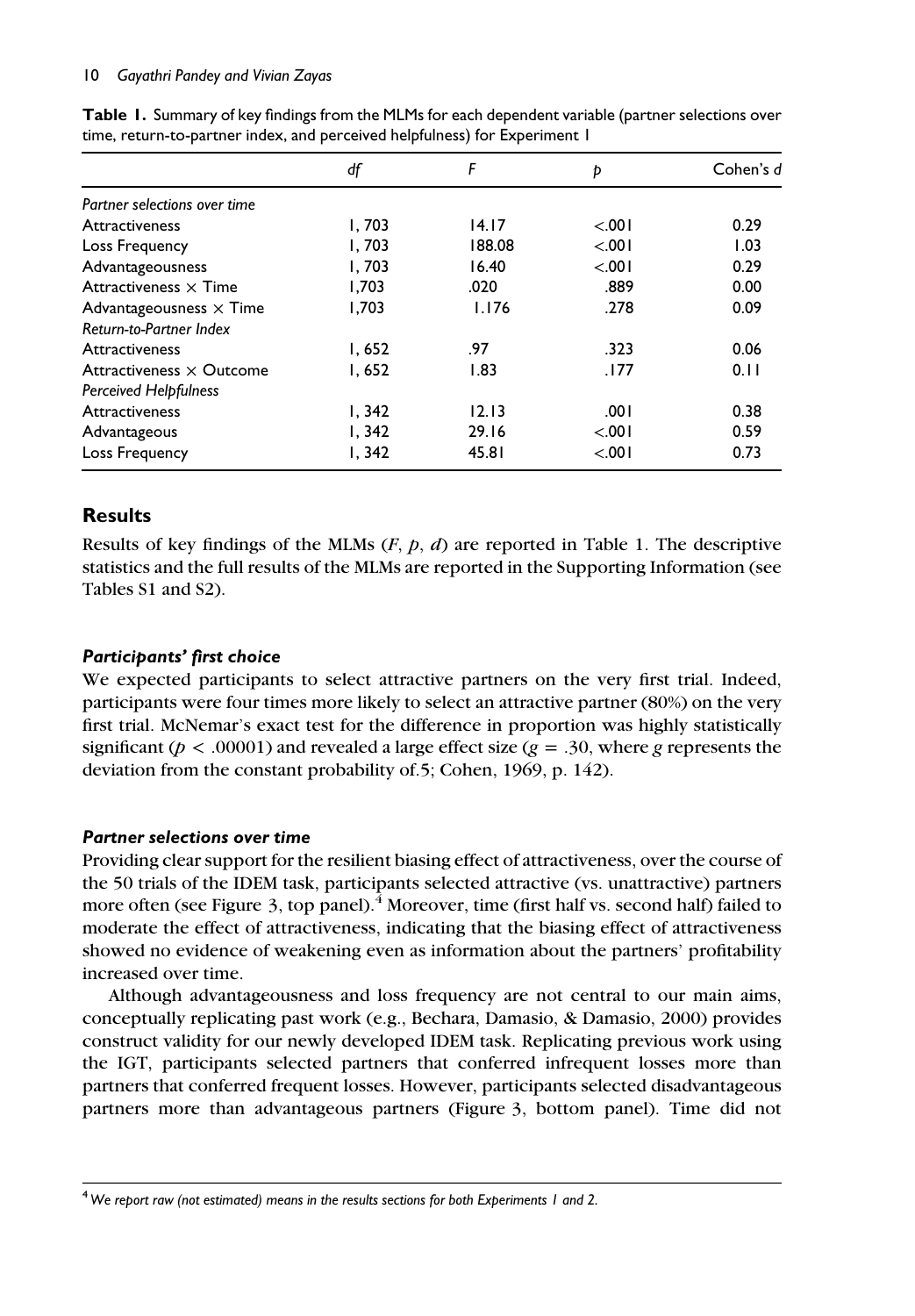significantly moderate the effect of advantageousness. We discuss these results further in the discussion section.<sup>5</sup>

One might wonder: Do people select attractive partners who are financially disadvantageous more than unattractive partners who are advantageous? Indeed, participants preferred attractive-disadvantageous partners more than unattractiveadvantageous partners, as revealed by a follow-up comparison  $(t(90) = 3.090$ ,  $p = .003; M<sub>Diff</sub> = 4.48, 95% \text{ CI}$  [1.60, 7.36]).

## Return-to-partner index

Did participants return sooner to attractive (vs. unattractive) partners that had conferred a loss (vs. gain)? When partners conferred losses, participants were quicker, though not at  $p < .05$ , to return to attractive (vs. unattractive) partners. However, when partners conferred gains, participants did not differ in how quickly they returned to attractive or unattractive partners. The interaction effect between attractiveness and outcome (i.e., gain or loss conferred by partner) was not statistically significant and nor was the main effect of attractiveness.<sup>6</sup>

## Perceived helpfulness

At the end of the IDEM task, participants judged attractive (vs. unattractive) partners as more helpful (see Table 1). Participants also judged advantageous (vs. disadvantageous) partners as more helpful. Although behaviourally, participants were more likely to select disadvantageous partners, this finding suggests that by the end of the task participants may have indeed learned the long-term profitability of the partners, ultimately acknowledging the profitability of advantageous partners. Participants also judged partners that offered infrequent (vs. frequent) losses as more helpful.

## **Discussion**

Experiment 1 provides evidence for the resilient effects of facial attractiveness on experience-based decision-making. Even though attractive and unattractive partners had the same payoffs and even after having encountered immediate and direct feedback about the partners' profitability over the course of the task, participants' ongoing behavioural choices remained swayed by partners' facial attractiveness. Indeed, participants preferred attractive-disadvantageous partners, despite them conferring worse financial outcomes, more than unattractive-advantageous partners. Finally, there was also some evidence, though not significant at conventional levels, that participants were quicker (i.e., allowed fewer trials to go by) to reselect attractive (vs. unattractive) partners after they conferred losses.

Despite the promising results, it is worth noting that unlike the findings in the standard IGT (Bechara et al., 1994), wherein healthy participants learn to choose advantageous (vs. disadvantageous) decks over time, participants tended to select more disadvantageous

 $^5$ Additionally, advantageousness interacted with loss frequency (F(1,703) = 57.11, p < .001,  $\eta_p^2$  = .075), such that *participants learned the profitability of the partners more quickly when they conferred frequent (vs. infrequent) losses. No other three-way interactions were statistically significant.*

<sup>6</sup> *Additionally, we examined the effect of frequency and advantageousness on the return-to-partner index. The results provided construct validity for our approach (see Supporting Information).*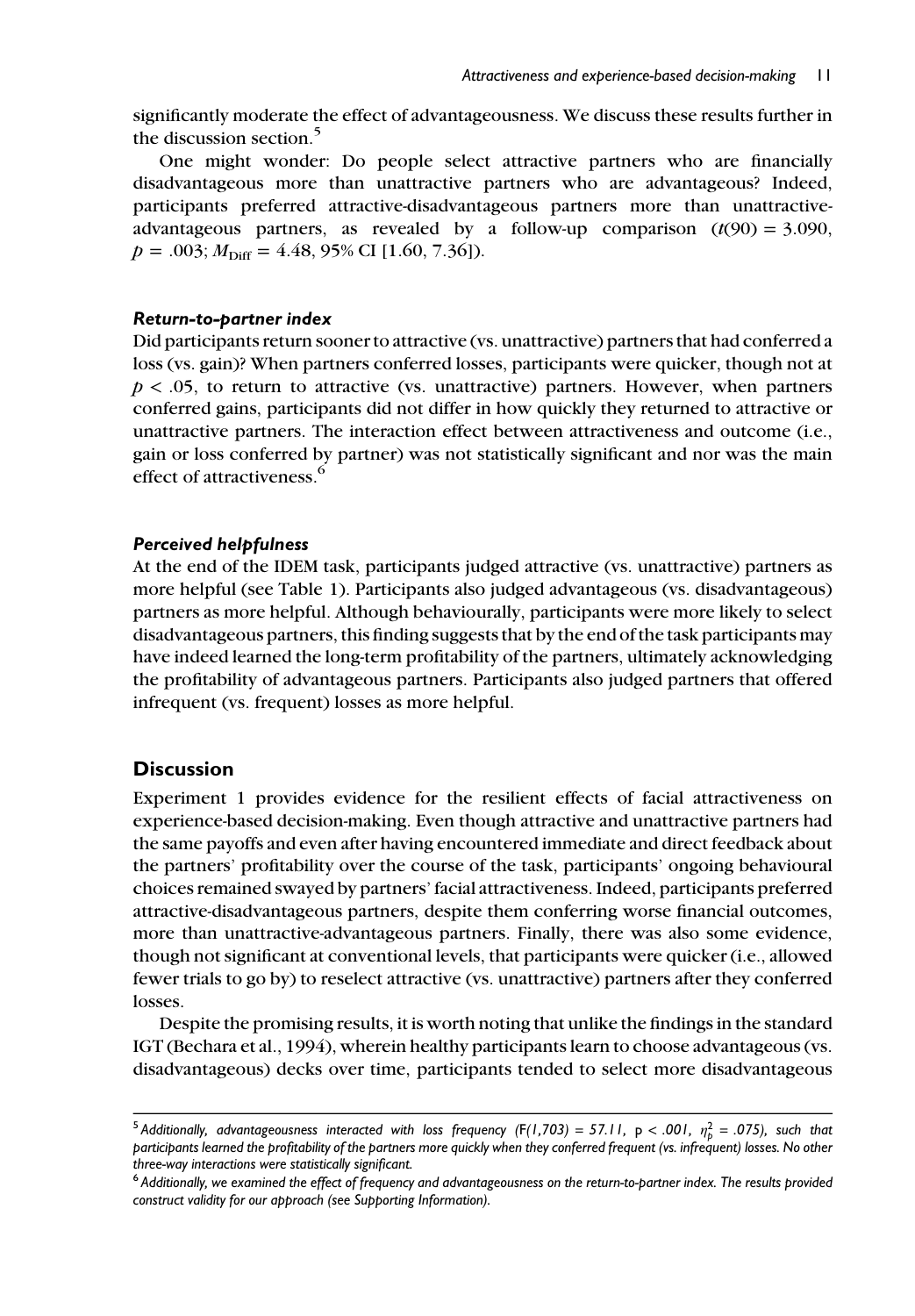

Figure 3. Estimated marginal (EM) means for selecting attractive and unattractive partners (top panel) and advantageous and disadvantageous partners (bottom panel) for the first and second half of the IDEM task (25 trials per half). Error bars represent 1 *SE* above or below the mean. Higher numbers represent greater behavioural selection. The asterisks indicate the level of statistical significance at each level of time between the selection of attractive and unattractive partners (top panel) and between the selection of advantageous and disadvantageous partners (bottom panel). \**p* < .05. \*\**p* < .01. \*\*\**p* < .001.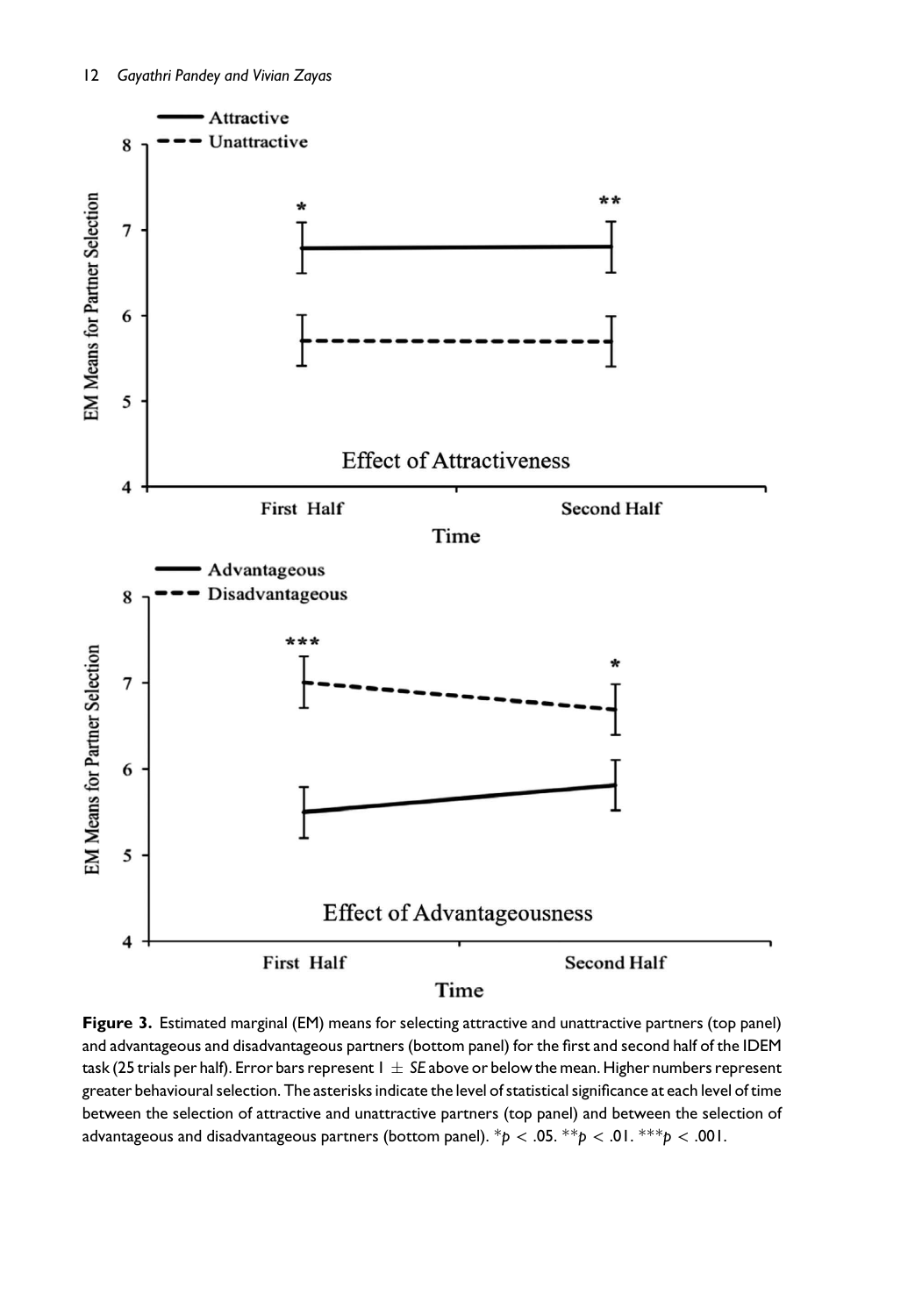(vs. advantageous) partners. A plausible reason why the results may not have replicated past findings could be due to the shorter nature of the IDEM task. Fifty trials may not have afforded participants enough time to learn the profitability of the partners. This raises the possibility that the effect of partners' attractiveness prevailed because participants did not have ample opportunity to learn the profitability of the partners. Perhaps with more opportunity to learn the partners' profitability, the biasing effect of attractiveness would diminish. For this reason, in Experiment 2, we increased the number of trials to 100.

## EXPERIMENT 2

Experiment 2 had two main aims. First, we aimed to bolster the empirical evidence to support our claim that the biasing effects of facial attractiveness persist despite repeatedly receiving direct and immediate feedback about financial partners' profitability. To do so, we aimed to replicate the results, but also doubled the number of decision-making trials from 50 to 100 so that participants had more opportunity to learn about the long-term payoffs of the four partners. We also increased the statistical power of our design by increasing the sample size. Importantly, our key hypothesis about the resilient effect of attractiveness over time is reflected by a nonsignificant  $(p > .05)$  interaction between partner attractiveness and time. But nonsignificant *p*-values cannot be taken as evidence in favour of the null hypothesis (Nickerson, 2000). Thus, to quantify the evidence in favour of the null hypothesis that the effect of attractiveness does not dissipate with time, we performed equivalence testing (Lakens, 2017; Lakens, Scheel, & Isager, 2018). Equivalence testing more precisely allows us to conclude that an observed effect is smaller than the smallest effect of interest or some specified value.

Second, we aimed to explore a possible mechanism to account for the resilient biasing effect of facial attractiveness on experience-based decision-making. Given theorizing that facial attractiveness not only cues health and fertility but provides a shortcut for judging trustworthiness, we expected decision-makers to infer that attractive (vs. unattractive) individuals have prosocial intentions and motivations (Calvo, Gutiérrez-Carcia, & Beltrán, 2018; Gutiérrez-García, Beltran, & Calvo, 2019; O'Doherty et al., 2003; Willis & Todorov, 2006). In turn, we expected the heightened perceptions of trustworthiness to account for the effect of facial attractiveness on experience-based decision-making. Thus, in Experiment 2, we also assessed the perceived trustworthiness of the financial partners and examined its mediating role.

#### Method

#### **Participants**

One hundred and forty undergraduate students participated in the experiment for course credit. Five participants had already participated in Experiment 1 and so were excluded from the sample leaving 135 participants (see Supporting Information for demographic information). Similar to Experiment 1, we performed a sensitivity analysis. The results revealed that our experiment could detect an effect size of approximately *d* = .19 and *d* = .40 for the test of the main effect of partner attractiveness, and the interaction effect between attractiveness and time, with 80% statistical power (alpha = .05, two-tailed).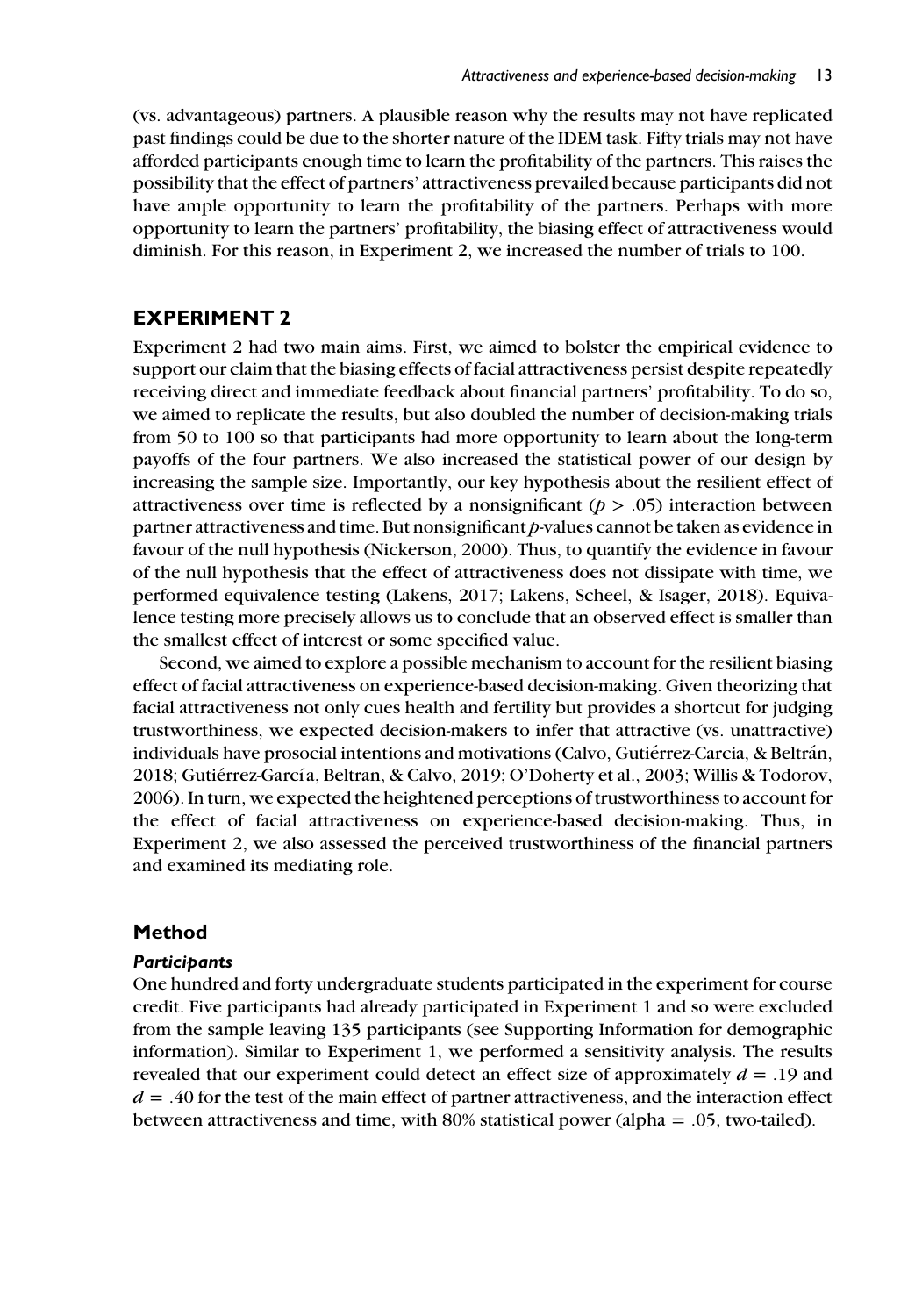## Experimental design

Similar to Experiment 1, this experiment employed a mixed factorial design with partner attractiveness (attractive vs. unattractive), partner advantageousness (advantageous vs. disadvantageous), and time (first, second, third, and fourth quarters of the IDEM task) as within-subject factors. The frequency with which partners offered losses (low vs. high) and type of outcome feedback were between-subject factors. We focused on two types of outcome feedback (specific-only and global-only) to further test their effect, especially with increased trials. Outcome feedback did not appreciably moderate the effect of attractiveness (see Supporting Information).

## Procedures and materials

The procedure was similar to Experiment 1, except for the following modifications: (1) participants completed only one IDEM task with either all female or all male partners; (2) we doubled the number of trials from 50 to 100; (3) we ensured that the first three times any partner was selected, no loss was conferred. In Experiment 1, the loss/gain ratio was predetermined and equated across financial partners (see Figure 2, panel c), thus, receiving a loss early in the IDEM task would not pose a confound. Nonetheless, losses incurred early in the IDEM task may be particularly salient and diagnostic, could strongly colour impressions of the partner who conferred them (Asch, 1946; Jeong, Minson, & Gino, 2020; Sullivan, 2019), and unduly affect participants' subsequent decisions. Importantly, such primacy effects would result in noise, and decreased sensitivity for comparing selection of attractive (vs. unattractive) partners; (4) Instead of using composite faces like in Experiment 1, we used four female and four male faces from the Radboud Faces Database (Langner et al., 2010). We validated the face stimuli using the approach described in Experiment 1 and ensured that attractive partners were rated as significantly  $(p < .001)$  more attractive than unattractive partners (see Supporting Information); And, (5) at the end of the task, we assessed partners' *perceived trustworthiness*. As in Experiment 1, we also assessed their perceived helpfulness and perceived attractiveness.

## *Perceived trustworthiness*

Perceived trustworthiness was assessed by asking participants to '*Rate the following individuals on how trustworthy you think they are*' on a 7-point scale (1 = *Not at all*, 7 = *Very trustworthy*).

## Data analytic strategy

With regards to aim 1, which involved providing a replication of Experiment 1 findings, we analysed the data using the same data analytic strategy specified in Experiment 1 (see Supporting Information). Like in Experiment 1, we focus primarily on results involving the main effects of attractiveness, advantageousness, and loss frequency. Additionally, we performed equivalence testing using the two one-sided tests' (TOST) procedure (Lakens, 2017) for a dependent sample. Specifically, in the TOST procedure, upper  $(\Delta_{U})$  and lower  $(\Delta_{\rm L})$  equivalence bounds are specified based on the smallest effect  $(\Delta)$  size of interest (e.g., a positive or negative raw score difference or standardized difference such as Cohen's *d*) and two composite null hypotheses are tested: H0<sub>1</sub>:  $\Delta \leq \Delta_I$  and H0<sub>2</sub>:  $\Delta \geq \Delta_I$  When both these one-sided tests can be statistically rejected, one can conclude that  $\Delta_{\rm L} < \Delta < \Delta_{\rm U}$  or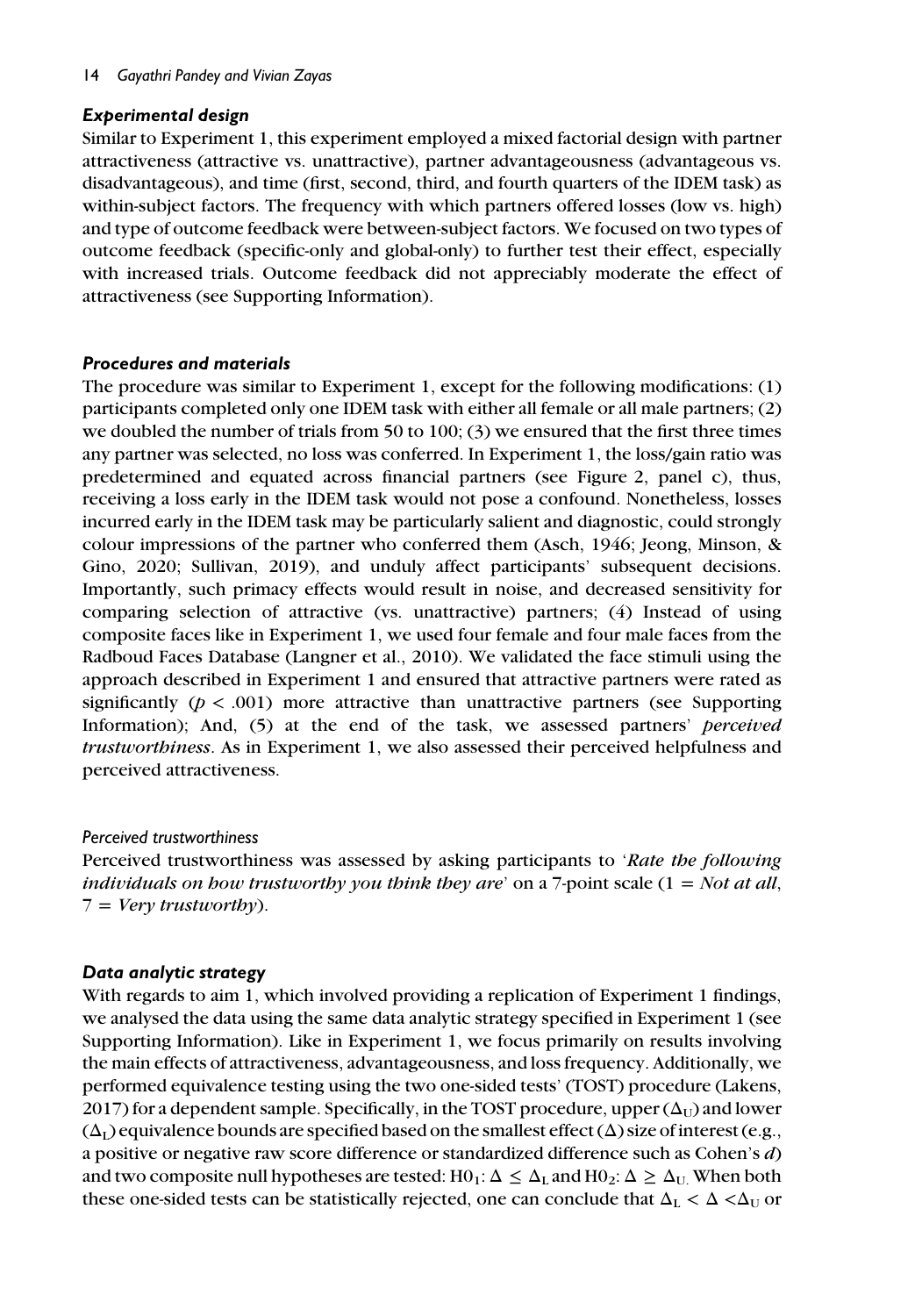that the observed effect falls within the equivalence bounds and is close enough to zero to be practically equivalent (Lakens et al., 2018; Seaman & Serlin, 1998). We used the estimated marginal means and standard deviations from the multilevel model to assess mean differences in partner selection between attractive and unattractive partners in the first and fourth quarters of the IDEM task, essentially assessing the extent to which attractiveness affects partner selection when participants encountered little objective information (first quarter) and after they had encountered maximal objective information (fourth quarter). Upper and lower equivalence bounds were specified as small, with a Cohen's d of.25 (equivalent to an  $r = .12$ ):  $\Delta_{\text{L}} = -.25$  and  $\Delta_{\text{U}} = .25$ .

Our second aim was to explore the extent to which the biasing effect of attractiveness is driven by perceived trustworthiness of the partners. We reasoned that perceived trustworthiness and perceived attractiveness of the financial partners may both be potential mechanisms through which our experimental manipulation of partners' facial attractiveness could influence behavioural outcomes and subjective perceptions. Of note, we have two variables that refer to financial partners' attractiveness: 1) the experimental manipulation, which is based on consensual judgements of the partners' attractiveness obtained from an independent sample of judges, and 2) participants' own, idiosyncratic, self-reported perceived attractiveness obtained after completing the IDEM task. In the present analyses, we tested if participants' perceptions of the partners' trustworthiness and attractiveness mediated the effect of our experimental manipulation of partner attractiveness on the three outcome variables (i.e., partner selections over time, return-topartner index, and perceived helpfulness. We therefore used parallel mediation to statistically control for the effect of one mediator when estimating the indirect effect through the other mediator (see Montoya & Hayes, 2017). Details of the parallel mediation analyses can be found in the Supporting Information.

#### **Results**

Results of key findings of the MLMs (*F*, *p*, *d*) are reported in Table 2. The descriptive statistics and the full results of the MLMs are reported in the Supporting Information (see Tables S5 and S6).

#### Participants' first choice

Participants were four times more likely to select an attractive partner (84%). McNemar's exact test for the difference in proportion was statistically highly significant ( $p < .00001$ ; effect size  $g = .34$ , a large effect).

### Partner selections over time

Despite increasing the number of trials from 50 to 100 and thus increasing the opportunity to learn the financial partners' profitability, over the course of the IDEM task, participants selected attractive (vs. unattractive) partners more often. Even with more opportunity to learn about partners' profitability, time did not appreciably moderate the effect of attractiveness (see Figure 4, top panel). Indeed, the TOST equivalence test procedure indicated that the observed effect size for the partner attractiveness by time interaction of  $dz = .09$  was significantly within the lower and upper equivalence bounds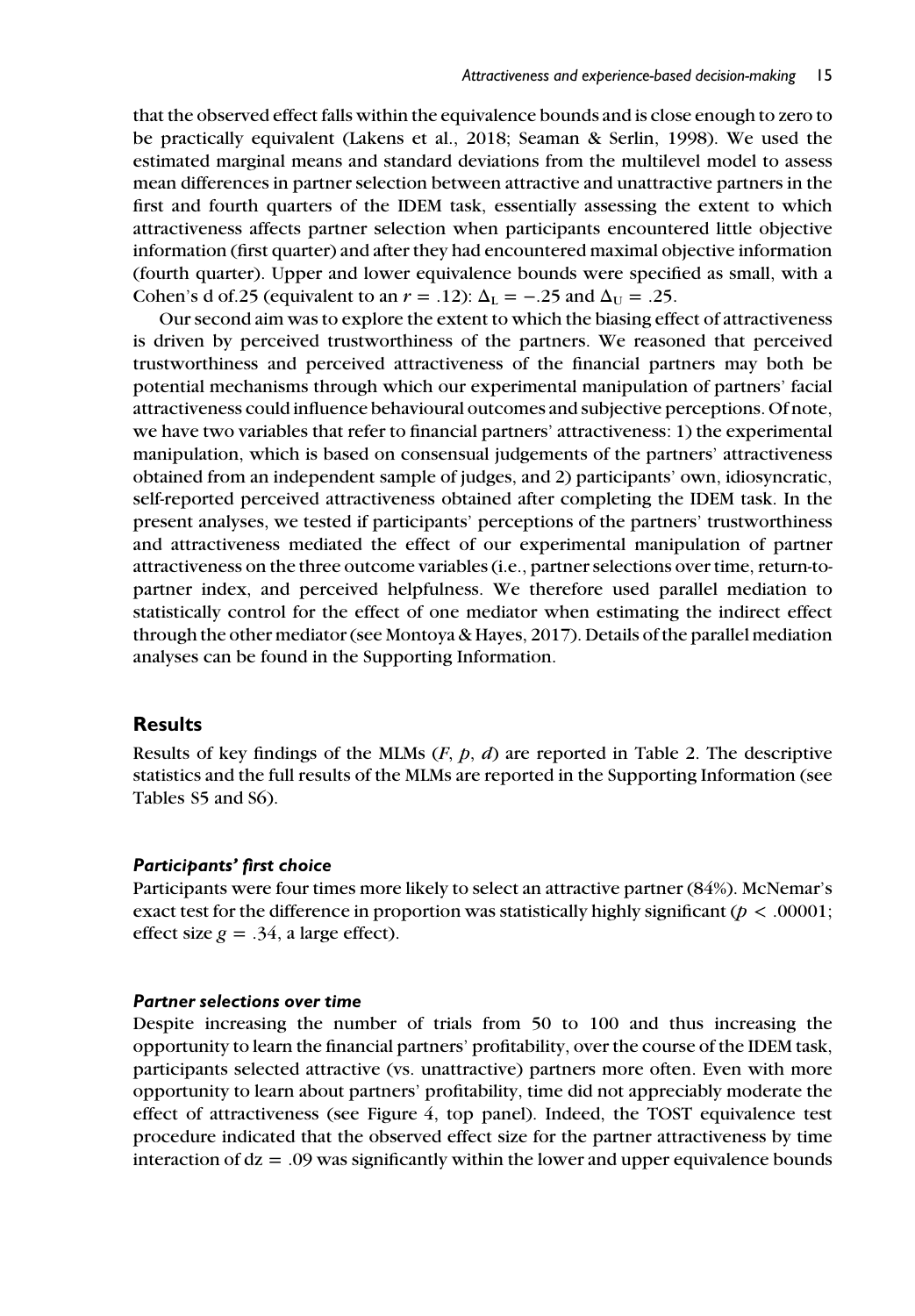|                                | df        | F      | Þ       | Cohen's d |
|--------------------------------|-----------|--------|---------|-----------|
| Partner selections over time   |           |        |         |           |
| <b>Attractiveness</b>          | 1, 2, 134 | 44.01  | < .001  | 0.28      |
| Loss Frequency                 | 1, 2, 134 | 240.80 | < 0.01  | 0.67      |
| Advantageousness               | 1, 2, 134 | 4.43   | .035    | 0.09      |
| Attractiveness $\times$ Time   | 3, 2, 134 | 1.272  | .282    | 0.09      |
| Advantageousness $\times$ Time | 3, 2, 134 | 17.719 | .000    | 0.31      |
| Return-to-Partner Index        |           |        |         |           |
| Attractiveness                 | 1, 1,043  | 15.50  | < 0.001 | 0.25      |
| Attractiveness × Outcome       | 1, 1,043  | 5.21   | .023    | 0.14      |
| <b>Perceived Helpfulness</b>   |           |        |         |           |
| Attractiveness                 | 1,535     | 4.70   | .031    | 0.19      |
| Advantageous                   | 1,535     | 39.71  | < 0.01  | 0.54      |
| Loss Frequency                 | 1,535     | 30.42  | < .001  | 0.48      |

Table 2. Findings from the MLMs for each dependent variable (partner selections over time, return-topartner index, and perceived helpfulness) for Experiment 2

of dz = −.25 (*t*(134) = −4.11, *p* < .001) and .25 (*t*(134) = 1.70, *p* = .046). We discuss the interpretation of these results in the General Discussion.

Similar to Experiment 1, participants selected partners that offered infrequent (vs. frequent) losses. However, unlike in Experiment 1, participants learned about partners' advantageousness, as reflected by a statistically significant interaction between advantageousness and time (see Figure 4, bottom panel). Specifically, participants selected disadvantageous (vs. advantageous) partners more often in the first quarter but selected advantageous (vs. disadvantageous) partners more in the second, third, and fourth quarters of the IDEM task. The main effect of advantageousness was statistically significant. $<sup>7</sup>$ </sup>

Finally, we again examined whether attractive-disadvantageous partners were favoured over unattractive-advantageous partners. Participants showed a marginally significant trend of preferring attractive-disadvantageous partners over unattractiveadvantageous partners, as revealed in a follow-up comparison,  $t(134) = 1.850$ ,  $p = .066$ ;  $M_{\text{Diff(AttrDisadv-UnattrAdv)}} = 3.40, 95\% \text{ CI } [-0.23, 7.03]$ .

#### Return-to-partner index

The interaction between attractiveness and outcome was statistically significant. As shown in Figure 5, when partners offered losses, participants took fewer trials to return to attractive (vs. unattractive) partners. But when partners offered gains, there was no statistically significant difference. Partner attractiveness also yielded a statistically significant main effect.

 $^7$ Advantageousness also significantly interacted with loss frequency (F(1, 2134) = 44.72, p <  $.001$ ,  $\eta_p^2$  =  $.021$ ), such that *participants learned the information about the partners' profitability (i.e., advantageousness) more readily when they conferred frequent (vs. infrequent) losses. Lastly, no other three-way interactions were statistically significant.*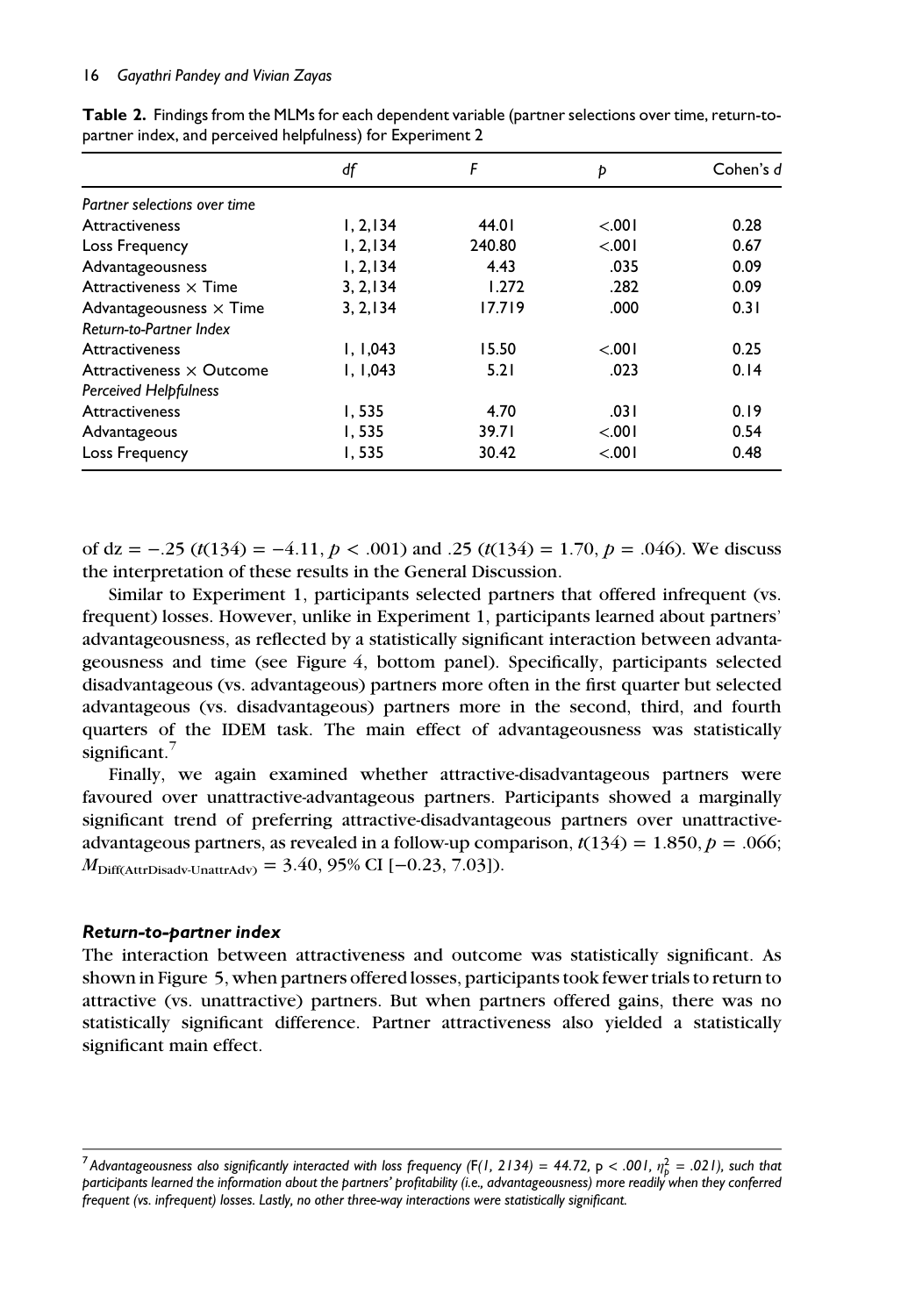

Figure 4. Estimated marginal (EM) means for selecting attractive and unattractive partners (top panel) and advantageous and disadvantageous partners (bottom panel) as a function of time. Time is represented by four quarters of 25-trials each. Error bars represent 1 *SE* above or below the mean. Higher numbers represent greater behavioural selection. Pairwise comparisons are Sidak corrected. The asterisks indicate the level of statistical significance at each level of time between the selection of attractive and unattractive partners (top panel) and between the selection of advantageous and disadvantageous partners (bottom panel).  ${}^*\rho$  < .05.  ${}^{**}\rho$  < .01.  ${}^{***}\rho$  < .001.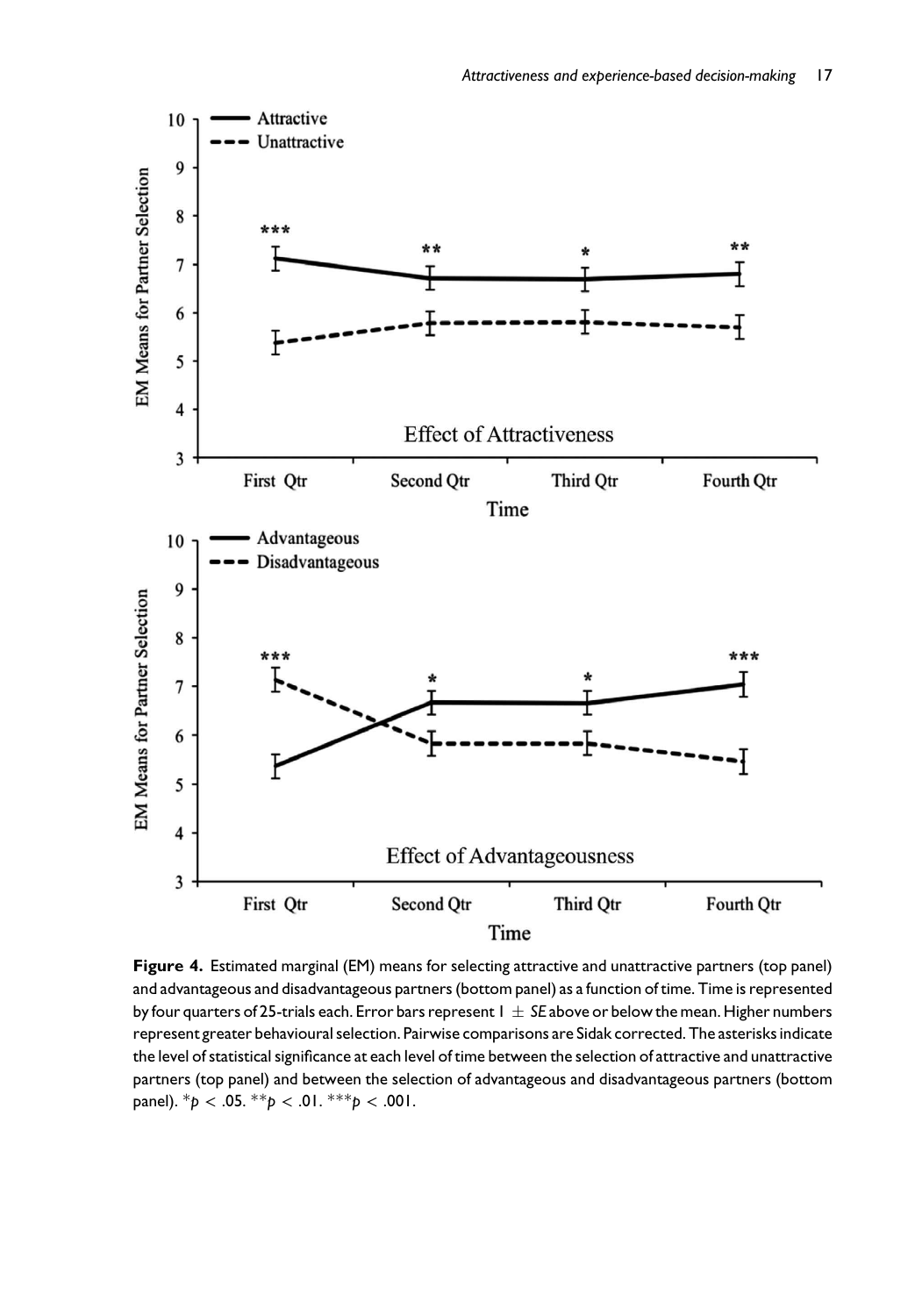#### 18 *Gayathri Pandey and Vivian Zayas*

### Perceived helpfulness

Participants were more likely to perceive partners as helpful if the partner was attractive, advantageous, and conferred losses infrequently.

## Does perceived trustworthiness mediate the resilient effect of facial attractiveness?

As shown in Figure 6, results of the parallel mediation analyses indicated that attractive (vs. unattractive) partners affected both perceived trustworthiness (mediator 1) and perceived attractiveness (mediator 2).

#### *Partner selections over time*

Importantly, the perceived trustworthiness of the financial partners accounted for the biasing effect of facial attractiveness on partner selections over time. As shown in Figure 6a, the effect of perceived trustworthiness (mediator 1) on partner selection was statistically significant, whereas the effect of perceived attractiveness (mediator 2) did not reach conventional levels of statistical significance. Moreover, providing evidence of mediation, the 95% CI for the indirect effect of partner attractiveness through perceived trustworthiness did not include zero  $(b = 6.99, 95\% \text{ CI } [0.67, 13.00]$ . However, the indirect effect through perceived attractiveness did include zero  $(b = 7.73, 95\%$  CI  $[-1.58, 17.41]$ .

#### *Return-to-partner index*

Perceived trustworthiness of the financial partners also accounted for the biasing effect of facial attractiveness on the return-to-partner index following loss as well. As shown in



Figure 5. Estimated marginal (EM) means for the return-to-partner index for attractive and unattractive partners following loss and gain outcomes. Error bars represent  $1 \pm S$ E above or below the mean. Higher numbers represent greater number of trials passed before participants returned to the partner. Sidak correction was applied to adjust alpha for multiple comparisons. \*\*\**p* < .001. *ns* = not statistically significant.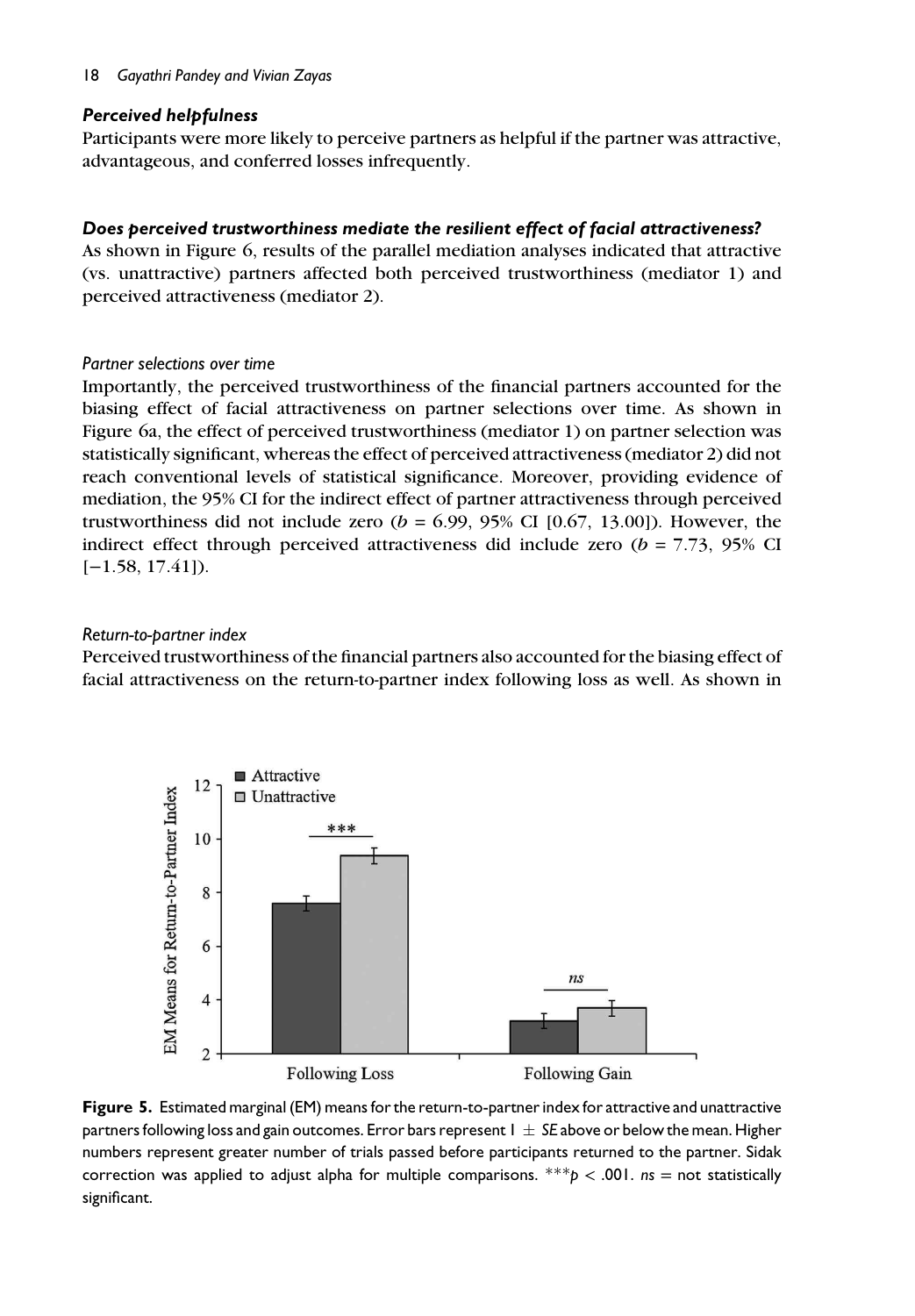Figure 6b, the effect of perceived trustworthiness (mediator 1) on the return-to-partner index was statistically significant but the effect of perceived attractiveness (mediator 2) was not. Again, providing evidence of mediation, the 95% CI for the indirect effect of partner attractiveness through perceived trustworthiness did not include zero (*b* = −1.66, 95% CI [−2.85, −0.56]). However, the indirect effect through perceived attractiveness did include zero (*b* = 0.18, 95% CI [−1.52, 1.62]).

#### *Perceived helpfulness*

Although attractive partners were perceived as more helpful, neither perceived trustworthiness nor perceived attractiveness significantly mediated this effect (see Figure 6c). Although speculative, these findings suggest that the effect of partners' attractiveness via cueing trustworthiness are less pronounced in self-reports of partners' helpfulness, than in behavioural tendencies, such as the partners that one chooses over time.

## GENERAL DISCUSSION

When one's goal is to maximize profits, the optimal strategy would be to simply choose financial partners that maximize gains and minimize losses. But in two experiments, we show that people's decision-making is not simply a matter of calculating the profits conferred by the financial partners. Instead, facial attractiveness biased experience-based decision-making at the very outset of the task, when participants lacked any objective information about the partners' profitability on which to base their decisions. Critically, facial attractiveness continued to bias experience-based decision-making, even as participants received objective feedback following each decision and thus gained more information about partners' profitability over time (Experiments 1 and 2). Moreover, when partners conferred losses, participants were quicker to forgive attractive (vs. unattractive) partners, reflected by returning to them sooner (Experiment 2). Ultimately, participants judged attractive partners to be more helpful (Experiment 1 and 2). Indeed, attesting the power of facial attractiveness to colour even experience-based decisionmaking, attractive partners who were financially disadvantageous (who conferred large immediate gains, but smaller long-term profits) were preferred more (Experiment 1) or about the same (Experiment 2) as unattractive partners who were advantageous (who conferred small immediate gains, but larger long-term profits). Thus, the effect of attractiveness did lead to less optimal decision-making. Finally, perceived trustworthiness of the financial partners accounted for the biasing effect of facial attractiveness on partner selections over time and return-to-partner index.

Figure 6. Within-subject parallel mediation models showing direct effects of partner attractiveness, the mediating effects of perceived trustworthiness and perceived attractiveness on partner selections over time (panel a), on return-to-partner index following loss (panel b), and on perceived helpfulness (panel c). Sobel tests for indirect effects, 95% Confidence Intervals (CI) and *p-*values for all beta coefficients are shown.  $* =$  Experimental manipulation of financial partners' attractiveness. Diff = Difference between attractive and unattractive partners.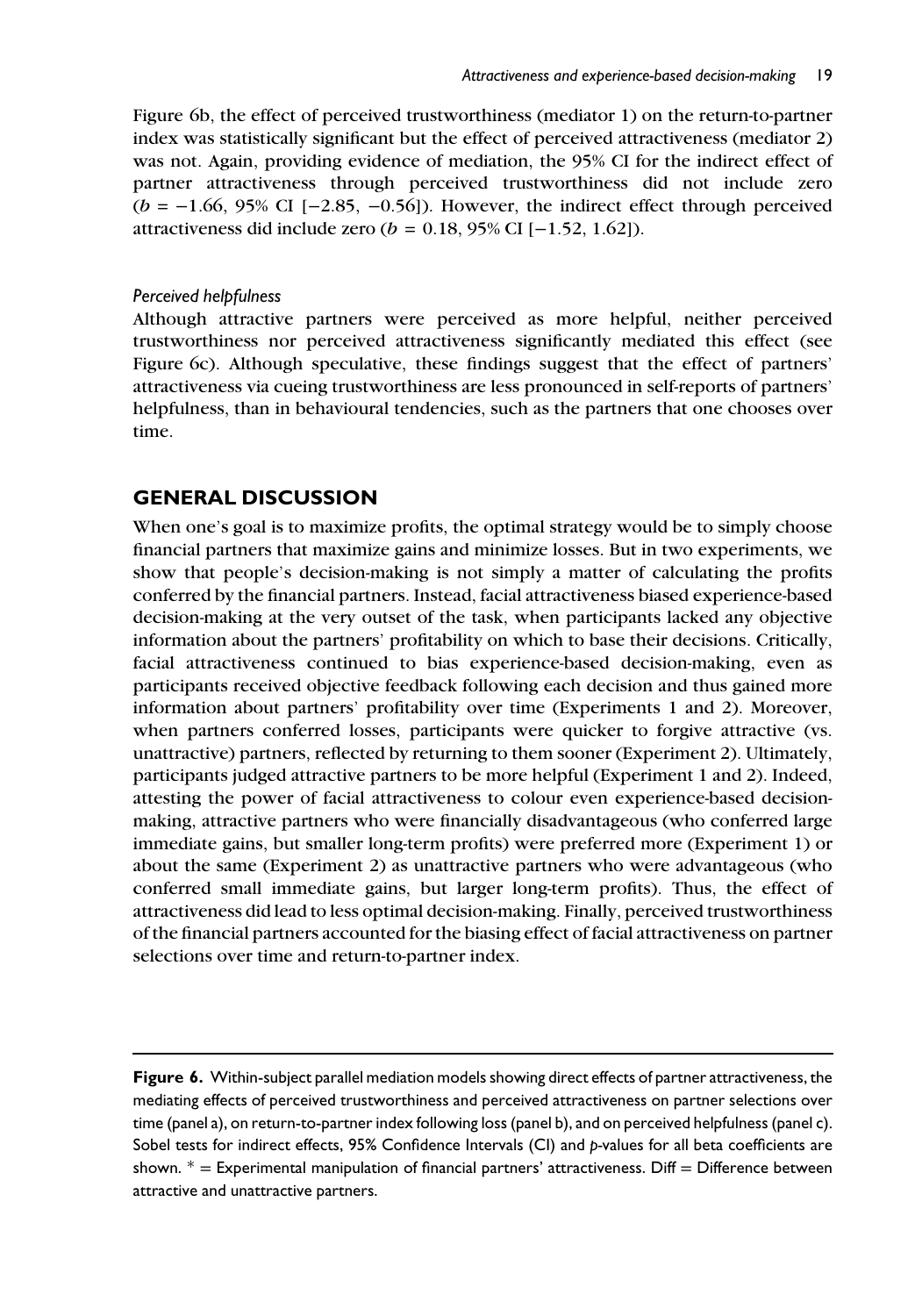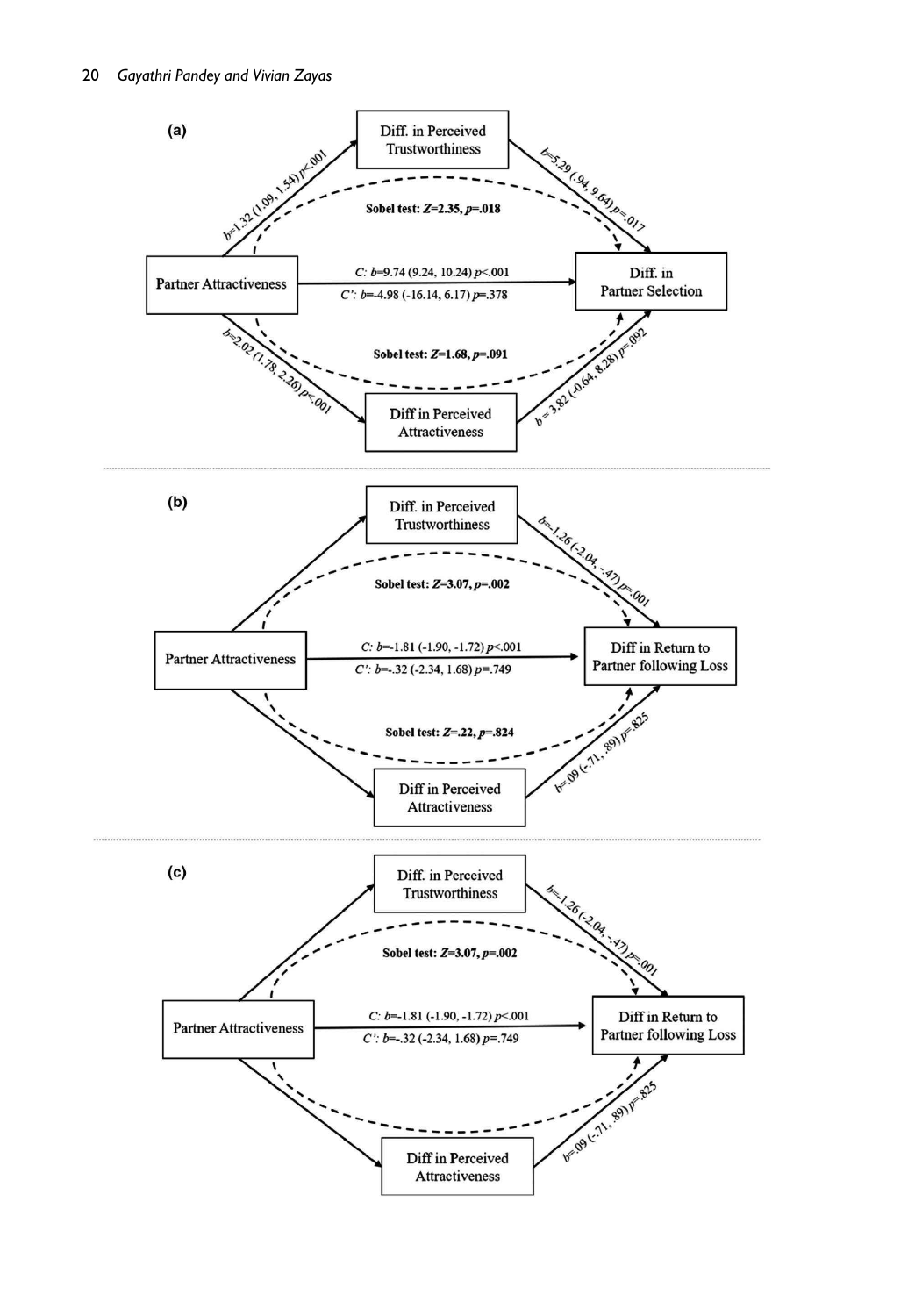#### Contributions to the literature on facial attractiveness and decision-making

The present findings extend the work on the enduring effect of facial attractiveness by examining its effect in an experience-based decision-making task wherein decisionmakers made iterative decisions and received direct and immediate self-relevant feedback following each decision. Most studies examining the incidental effects of facial attractiveness on decision-making have used single/one-shot decision tasks that are not iterative (e.g., selecting a job candidate), do not provide feedback following a decision (e.g., was the selected candidate an effective or ineffective worker), and have outcomes that are *not* directly relevant to the self (e.g., loss/gain of productivity). Therefore, in these single/one-shot paradigms, if decisions are tainted by bias (e.g., preferring an attractive job candidate), decision-makers do not receive feedback about whether decisions were right/ beneficial or wrong/harmful and thereby have no opportunity to alter them. Although feedback is essential to learning (Hattie & Timperley, 2007; Lhyle & Kulhavy, 1987), especially if encountered repeatedly over time (Roediger, Putnam, & Smith, 2011), here we show that the effect of attractiveness was relatively immune to feedback. That is, even in the face of objective and self-relevant feedback about the partners' profitability and even having the opportunity to alter their choices based on such feedback, partners' facial attractiveness continued to bias experience-based decision-making.

How might facial attractiveness exert a robust influence on such experience-based decision-making? We found support for the hypothesis that the effect of the partners' facial attractiveness on experience-based decision-making occurred via the perceived trustworthiness of the partners and not simply because of their physical aesthetics. Specifically, Experiment 2 showed that participants judged attractive partners as more trustworthy. Importantly, in the parallel mediation analyses, perceived trustworthiness of the financial partners, and *not* their perceived attractiveness, fully accounted for participants' behavioural preference for attractive partners over the course of the IDEM task, and for being less affected by the losses attractive partners conferred. These findings are in line with the emerging view that the benefits that attractive people reap are due in part because attractiveness cues perceptions of the moral trait of trustworthiness (Calvo et al., 2018; O'Doherty et al., 2003), and perceptions of trustworthiness underlie basic, yet powerful, predispositions for approach, trust, and cooperative behaviours (Chang et al., 2010; Stirrat & Perrett, 2012).

Our account for how facial attractiveness via heightening perceptions of trustworthiness biased experience-based decision-making is distinct from the two most prevalent accounts for how attractiveness leads to beneficial downstream interpersonal consequences: self-fulfilling dynamics and cognitive confirmation. From a self-fulfilling dynamics perspective (for a review see Jussim & Harber, 2005), we might expect that the resilient effect of attractiveness would occur because decision-makers perceive attractive agents as good (and trustworthy), which then leads decision-makers to behave more positively towards the attractive agents. The decision-makers own differential treatment of the agents then would elicit an objective reality that confirms their initial (biased) perceptions – that is, attractive agents end up actually behaving more positively than unattractive counterparts. Likewise, from a cognitive confirmation perspective (Mynatt, Doherty, & Tweney, 1978), we might expect the resilient biasing effect of attractiveness would occur because decision-makers perceive attractive agents as more trustworthy and then engage in information-seeking strategies in which they select and attend to information that supports this belief (e.g., information about monetary gains) and failing to select and attend to disconfirming information that does not (e.g., information about monetary losses). Thus, the decision-makers' own information-seeking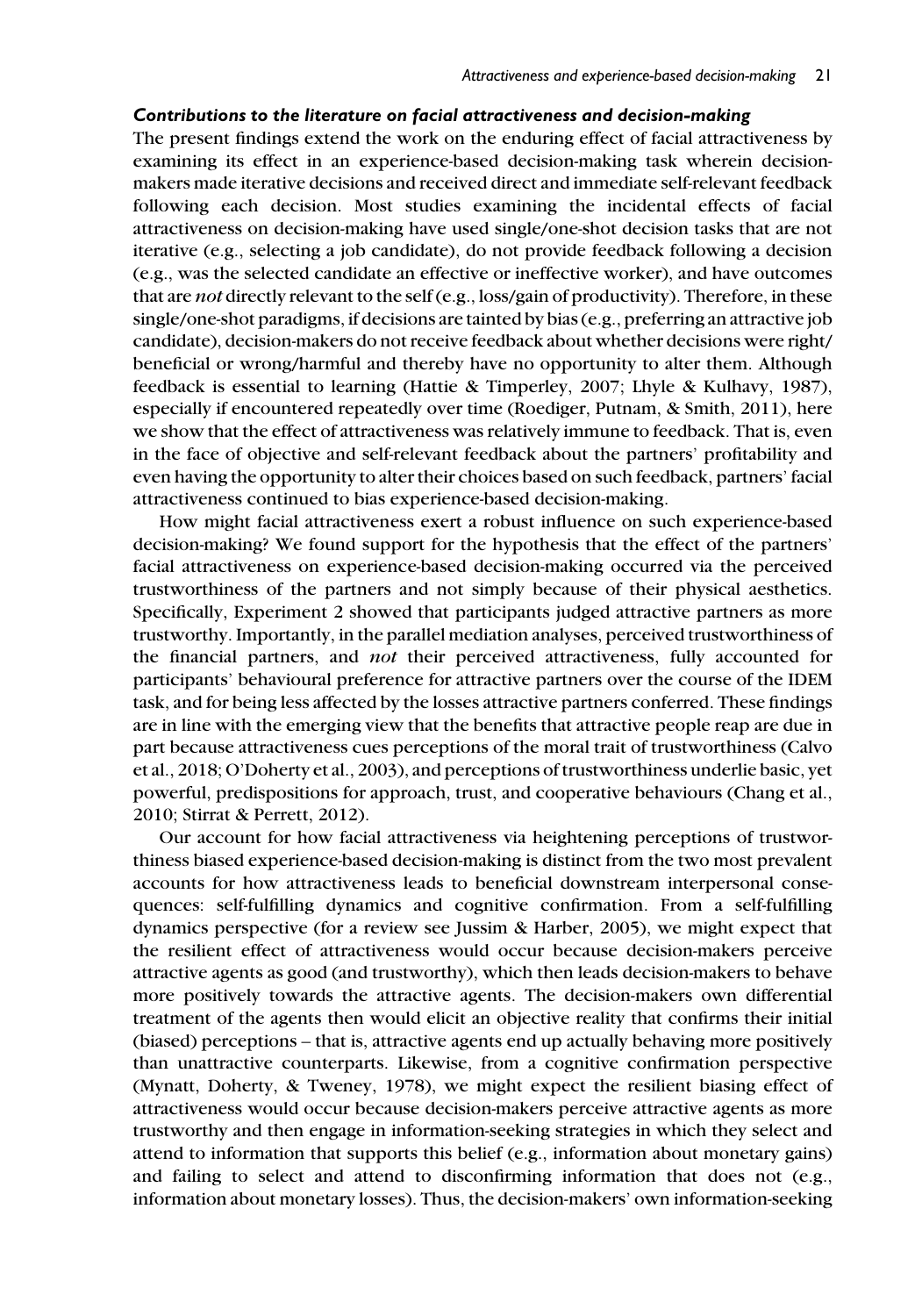behaviours end up producing biased sampling of objective evidence – oversampling positive objective information when it comes to attractive partners and oversampling negative objective information when it comes to unattractive partners. In this manner, the biased evidence confirms their initial (biased) perceptions. But these two accounts are clearly *not* possible given that in our IDEM task, the monetary outcomes associated with the partners were completely experimentally controlled, thus ensuring that the monetary outcomes associated with attractive and unattractive partners were equated. Thus, participants were neither able to shape the feedback that they received via their own behaviours (self-fulfilling dynamics) or bias the sampling of the feedback that they received via their own information selection strategies (cognitive confirmation).<sup>8</sup>

Of course, another possibility is that the effect of facial attractiveness on experiencebased decision-making is not a bias at all. That is, it could be that the bias exerted by facial attractiveness may not be a bias after all *if* attractive individuals are truly trustworthy. But we believe that this possibility is unlikely. There is substantial evidence that judgements of trustworthiness based on a photograph are mostly inaccurate. For example, Rule et al. (2013) had participants complete a snap judgement task wherein they viewed headshots of men and made judgements of trustworthiness. Unbeknownst to participants, the men either had a history of untrustworthy acts (e.g., military criminals, corporate criminals) or not (e.g., military heroes, corporate noncriminals). Participants showed no evidence of being able to detect who was trustworthy based simply on a photograph. The relative difficulty of accurately assessing trustworthiness from facial cues may reflect that personality factors (i.e., trustworthiness) are not strong predictors of behaviours across situations (Mischel, 1968), and are highly dependent on the situation (see Todorov, Funk, & Olivola, 2015 for a similar argument). Nonetheless, some other work has found a small degree of accuracy in detecting others' likelihood of cooperation at a given exchange (Bonnefon, Hopfensitz, & De Neys, 2017). Although resolving these inconsistencies is beyond the scope of the present work, it is possible that momentary facial expressions reflecting a person's in-the-moment intentions for cooperation can be detected, but to the extent that such motivations (and facial cues) are dependent on the situation, they are not necessarily detected in stable, trait-like facial cues, such as attractiveness which is the central focus of the present work.

#### Contributions to the literature on perceived trustworthiness and decision-making

The present findings corroborate work examining the effect of first impressions and experiences on the development of trust and cooperation. Using a repeated Trust Game, Yu et al. (2014) have shown that initial trustworthiness inferences based on partners' facial appearances continue to positively influence competence, benevolence, and integrity judgements of partners, even after encountering information that is contradictory to the initial trustworthiness beliefs over the course of the games. Also, Chang et al. (2010) have shown that initial trustworthiness judgement of a partner as well as subsequent experience with that partner *both* collectively influence behaviour in terms of how much money one is willing to entrust to their partner.

Noteworthy, models of cooperation assume that both perceiving a partner as trustworthy and competent promotes prosocial behaviour, but only perceptions of

<sup>8</sup>*Descriptive statistics confirmed that participants did sample all four financial partners. Further, we also examined the effect of selecting an attractive (vs. unattractive) partner on the first selection, as it might affect willingness to sample, and the results were inconsistent across the two experiments (see Supporting Information).*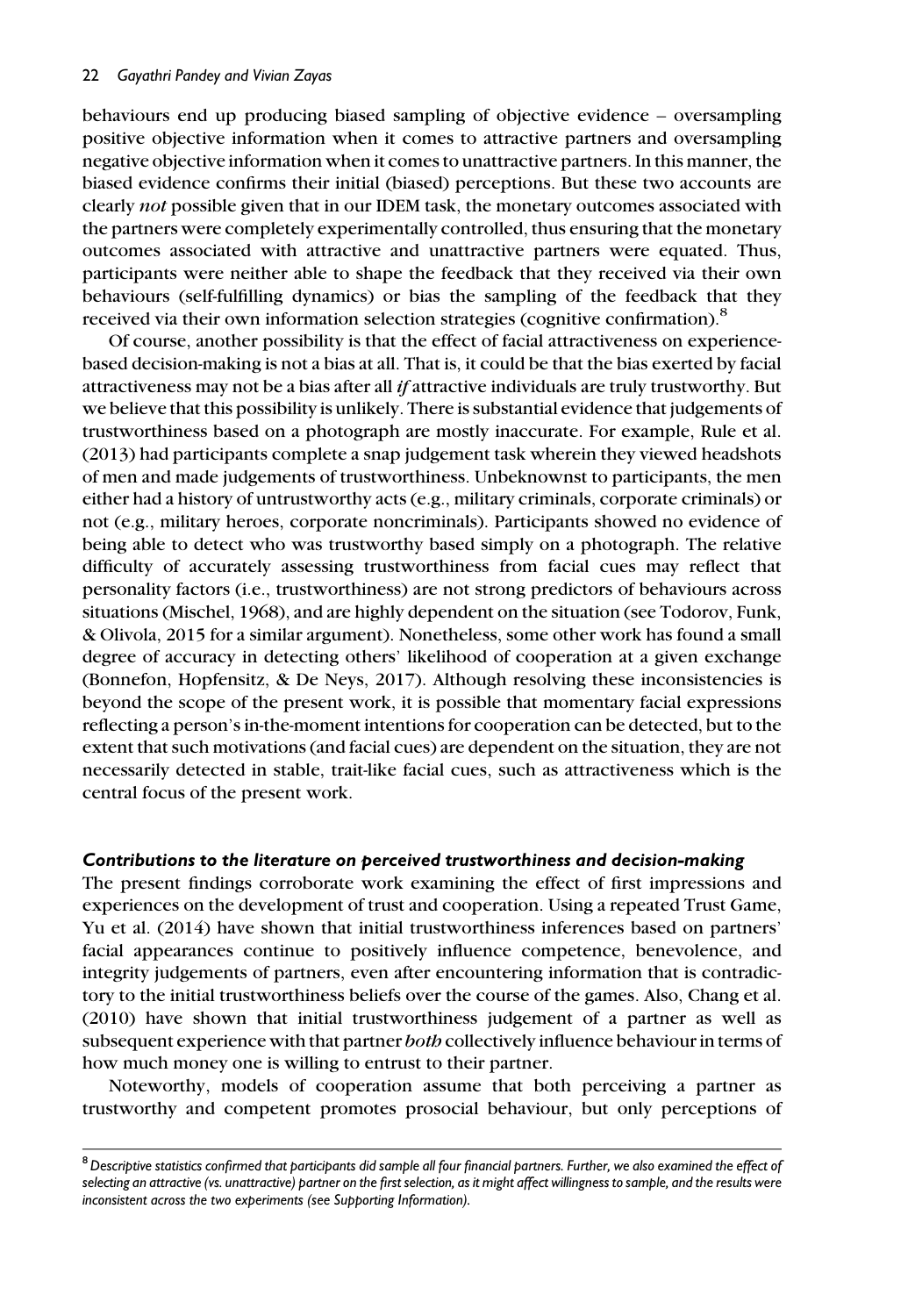competence, and not of trustworthiness, is informed by past performance (Siegrist & Zingg, 2014). The present work is highly consistent with this theoretical framework. In Experiment 2, attractive partners were perceived as more trustworthy, which led to them being selected more often over the course of IDEM. At the same time, advantageous partners who conferred greater monetary net gains were also selected more often. However, despite the financial advantageousness, they were not judged as trustworthy.

Importantly, our work advances past work in several respects. First, our experiments focus on the effect of facial attractiveness – an invariant facial feature and an incidental cue – on experience-based decision-making. Unlike the above-mentioned work which focuses on the direct effect of trustworthiness, facial attractiveness is the main focus of our work and perceived trustworthiness is examined as the underlying mechanism. Attractiveness as a physical characteristic has garnered over a century's worth of attention amongst psychologists. The present work is in line with a growing body of research that the effects of attractiveness arise, at least in part, because attractive people are perceived as being trustworthy. As such, they appear to obtain the benefits observed by those who are deemed trustworthy – that is, they are approached, entrusted with valuable possessions, and forgiven when there has been a harm. Although attractiveness and perceptions of trustworthiness often co-occur, they are not one and the same. For example, feelings of familiarity triggered by a stranger's facial resemblance to one's significant other may affect trust, independently of objective attractiveness (e.g., Gunaydin, Selcuk, & Zayas, 2016; Gunaydin, Zayas, Selcuk, & Hazan, 2012). Likewise, attractiveness need not always trigger perceptions of trust (e.g., McGloin & Denes, 2018). Second, much of the work on experience-based decision-making has relied on the 'repeated' Trust Game. In this game, decision-makers encounter individuals, and the outcomes associated with them sequentially over time. Our IDEM task differs from the repeated Trust Game in that decisionmakers interact with four financial partners simultaneously. Because the partners and their outcomes are presented side by side, our IDEM task provides decision-makers opportunities for direct, immediate, and parallel comparisons of the losses/gains offered by partners. Such parallel comparison is expected to reduce or even eliminate biases (Correll, 2017).

Still, the findings beg the question: by what mechanism did the perceived trustworthiness of attractive financial partners colour the objective feedback about their profitability? Increasingly, research has shown that perceptions of a person's trustworthiness colour one's expectations, which in turn serve as filters by which people interpret and respond to objective information (Delgado et al., 2005; Siegrist & Zingg, 2014). Thus, in our studies, facially cued expectations that attractive partners are trustworthy may have promoted more approach and trusting behaviours in general, but also minimized or downplayed loss feedback that was incongruent with the expectation. Indeed, in Experiment 2, participants returned sooner to attractive (vs. unattractive) partners who had conferred losses, indicating that participants were less affected by losses conferred by attractive (vs. unattractive) partners. This finding is also consistent with a brain eventrelated potential (ERP) study by Ma et al. (2015), wherein participants playing the Ultimatum Game showed less feedback-related negativity (FRN) to unfair offers made by attractive (vs. unattractive) proposers, and were more likely to accept them.

#### Contributions to the literature on experience-based social decision-making

More broadly, the present findings corroborate and extend previous works showing that even when people have access to diagnostic information about target individuals and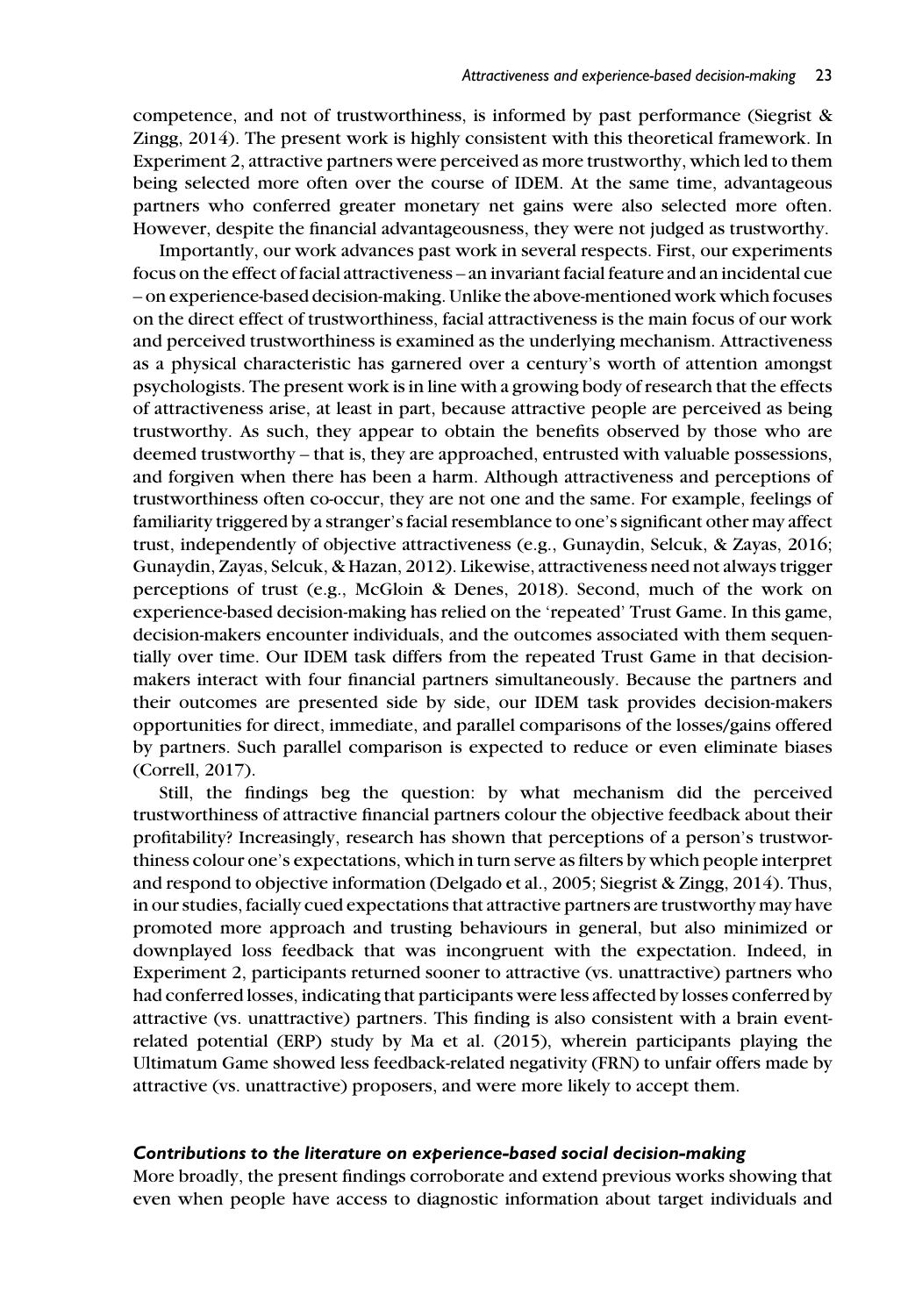believe that facial cues are less valid than economic payoffs, facial appearance can still affect decision-making (Reslescu et al., 2012; Li et al., 2017; Jaeger et al., 2019). Indeed, it is noteworthy that participants simultaneously encoded both task-relevant objective information (partners' profitability) and task-irrelevant social information (partners' attractiveness). Specifically, over the course of the task, participants shifted their initial preference from disadvantageous partners (who conferred large immediate gains, but smaller long-term profits) to advantageous partners (who conferred small immediate gains, but larger long-term profits; Experiment 2); and towards partners that conferred losses infrequently (Experiments 1 and 2). The incorporation of objective information about the financial partners' profitability along with the maintenance of socially cued biases during decision-making is in line with previous work (Averbeck & Duchaine, 2009; Hackel, Doll, & Amodio, 2015).

## Unanswered questions and future directions

The present work highlights the persistent effects of facial attractiveness in experiencebased decision-making. Still, there are several constraints on the generality (Simons, Shoda, & Lindsay, 2017). For one, in the present work, participants made decisions involving hypothetical money. Although the conclusions should hold when real money is at stake (Johnson & Bickel, 2002; Kang, Rangel, Camus, & Camerer, 2011; Locey, Jones, & Rachlin, 2011), this is a question for future work. Additionally, participants were college students from a northeastern university. Future work should examine whether these effects would generalize to nonstudent populations, including for lower socioeconomic status individuals who may be more sensitive to profitability, amongst economists and marketing/business professionals who are trained in making optimal financial decisions. Further, the present work demonstrated the persistent biasing effect of facial attractiveness using a relatively small number of Caucasian-looking faces. Future work might use a greater number of faces as stimuli to establish the generalizability of the findings (Zayas, Sridharan, Lee, & Shoda, 2019). Additionally, in our experiments, participants were faced with targets who were similar on the social categories of race (i.e., Caucasian) and gender (i.e., all male or all female), and differed only on facial attractiveness. An interesting route for future studies is to examine how cueing different social categories within the same task (e.g., deciding amongst Caucasian- and African American-looking partners) shapes decision-making. Finally, although the present experiments did not find empirical evidence that, with increasing objective information, the effect of partner attractiveness dissipates over time, a few points are noteworthy. Specifically, the results of the equivalence test indicated that the interaction effect of partner attractiveness and time is smaller than  $d = .25$  ( $r = .12$ ), which was identified as the upper bound of the effect. Thus, the effect size of the observed interaction is considered small by conventional standards. Nevertheless, it is possible that the effect of attractiveness does dissipate over time, but the effect is likely smaller than what our experiments were able to detect. Although such small effects may appear trivial, they may be consequential as they accumulate over time and across many individuals. Additionally, increasing the number of trials or decreasing the uncertainty of the feedback could better attune decision-makers to the objective information and minimize the biasing effect of attractiveness. Thus, although in our experiments, it was remarkable that the effect of attractiveness persisted, future research could examine the boundaries of such effects.

Evaluating the persons that can help one increase profits seems straightforward – simply involving the calculation of the monetary net gains they confer. However, often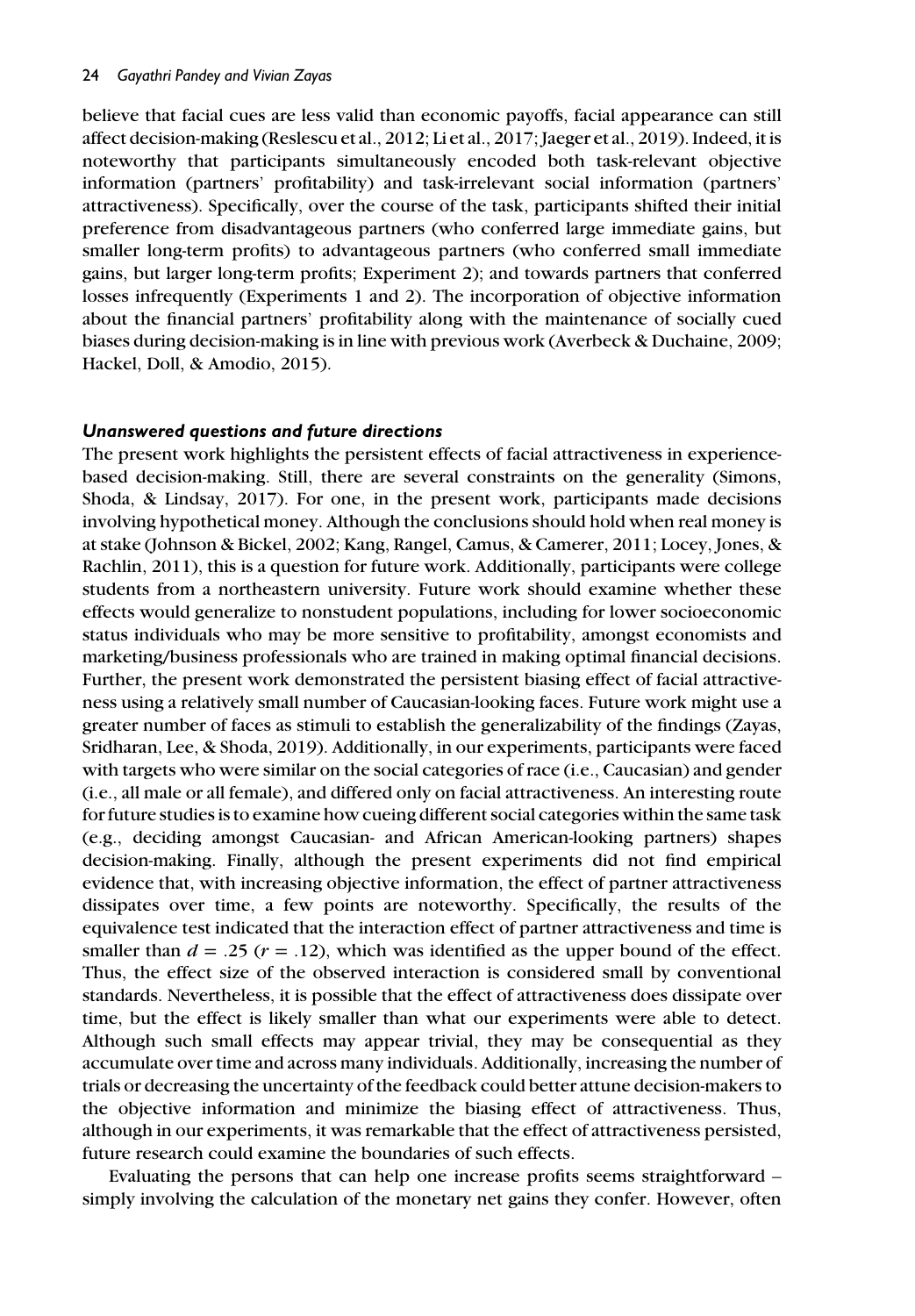bias is assumed to arise when information is ambiguous, and no feedback is available. Yet, the present work shows that even though decision-makers received objective feedback about the monetary gains/losses conferred by financial agents, they continued to perceive attractive agents as more profitable.

## Conflicts of interest

All authors declare no conflict of interest.

## Author contributions

Gayathri Pandey (Conceptualization; Data curation; Formal analysis; Investigation; Methodology; Project administration; Resources; Software; Writing – original draft) Vivian Zayas (Conceptualization; Data curation; Formal analysis; Funding acquisition; Investigation; Methodology; Resources; Software; Supervision; Writing – original draft; Writing – review & editing).

## Data availability statement

The data and the materials are available from the Open Science Framework database. Complete data and the SPSS syntax for the two experiments are made available at https://osf.io/pqhbm/? view\_only=dc518e134c234c7b97abce3eb26d0cd6 for independent researchers to reproduce the reported results.

## References

- Ambady, N., & Rosenthal, R. (1993). Half a minute: Predicting teacher evaluations from thin slices of nonverbal behavior and physical attractiveness. *Journal of Personality and Social Psychology*, *64*, 431–441. https://doi.org/10.1037/0022-3514.64.3.431
- Asch, S. (1946). Forming impressions of personality. *Journal of Abnormal Social Psychology*, *41*, 258–290. https://doi.org/10.1037/h0055756
- Averbeck, B. B., & Duchaine, B. (2009). Integration of social and utilitarian factors in decisionmaking. *Emotion*, *9*, 599–608. https://doi.org/10.1037/a0016509
- Baert, S., & Decuypere, L. (2014). Better sexy than flexy? A lab experiment assessing the impact of perceived attractiveness and personality traits on hiring decisions. *Applied Economics Letters*, *21*, 597–601. https://doi.org/10.1080/13504851.2013.877564
- Bechara, A., Damasio, A. R., Damasio, H., & Anderson, S. W. (1994). Insensitivity to future consequences following damage to human prefrontal cortex. *Cognition*, *50*, 7–15. https://doi. org/10.1016/0010-0277(94)90018-3
- Bechara, A., Damasio, H., & Damasio, A. R. (2000). Emotion, decision-making, and the orbitofrontal cortex. *Cerebral Cortex*, *10*, 295–307. https://doi.org/10.1093/cercor/10.3.295
- Bonnefon, J.-F., Hopfensitz, A., & De Neys, W. (2017). Can we detect cooperators by looking at their face? *Current Directions in Psychological Science*, *26*(3), 276–281.
- Brodt, S. E., & Ross, L. D. (1998). The role of stereotyping in over confident social prediction. *Social Cognition*, *16*, 225–252. https://doi.org/10.1521/soco.1998.16.2.225
- Calvo, M. G., Gutiérrez-Carcia, A., & Beltrán, D. (2018). Neural time course and brain sources of facial attractiveness vs. trustworthiness judgment. *Cognitive, Affective & Behavioral Neuroscience*, *18*, 1233–1247. https://doi.org/10.3758/s13415-018-0634-0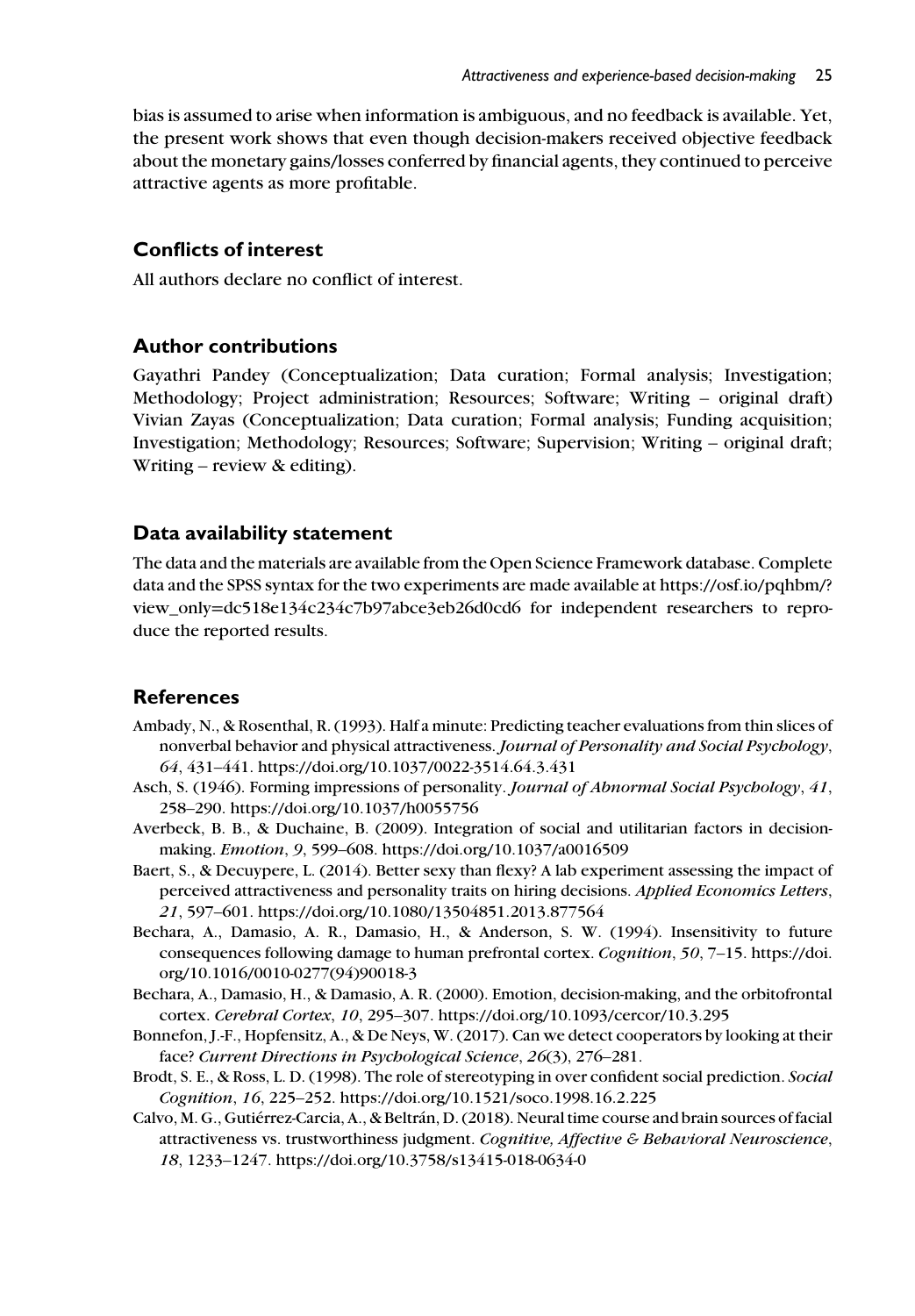- Carlson, S. M., Zayas, V., & Guthormsen, A. (2009). Neural correlates of decision making on a gambling task. *Child Development*, *80*, 1076–1096. https://doi.org/10.1111/j.1467-8624.2009. 01318.x
- Chaiken, S., & Ledgerwood, A. (2012). A theory of heuristic and systematic information processing. In P. A. M. Van Lange, A. W. Kruglanski & E. T. Higgins (Eds.), *Handbook of theories of social psychology* (pp. 246–266). Sage Publications Ltd..
- Chang, L. J., Doll, B. B., van 't Wout, M., Frank, M. J., & Sanfey, A. G. (2010). Seeing is believing: Trustworthiness as a dynamic belief. *Cognitive Psychology*, *61*, 87–105. https://doi.org/10. 1016/j.cogpsych.2010.03.001
- Cloutier, J., Heatherton, T. F., Whalen, P. J., & Kelley, W. M. (2008). Are attractive people rewarding? Sex differences in the neural substrates of facial attractiveness. *Journal of Cognitive Neuroscience*, *20*, 941–951. https://doi.org/10.1162/jocn.2008.20062
- Cohen, J. (1969). *Statistical power analysis for the behavioral sciences*. New York, NY: Academic Press.
- Correll, S. J. (2017). SWS 2016 feminist lecture: Reducing gender biases in modern workplaces: A small wins approach to organizational change. *Gender & Society*, *31*(6), 725–750.
- DeBruine, L., & Jones, B. (2017). Face Research Lab London Set (Version 3).
- Delgado, M. R., Frank, R. H., & Phelps, E. A. (2005). Perceptions of moral character modulate the neural systems of reward during the trust game. *Nature Neuroscience*, *8*, 1611–1618. https:// doi.org/10.1038/nn1575
- Desrumaux, P., De Bosscher, S., & Léoni, V. (2009). Effects of facial attractiveness, gender, and competence of applicants on job recruitment. *Swiss Journal of Psychology*, *68*(1), 33–42.
- Draine, S. C. (2009). *Inquisit* (3.0.3.2 ed.). Seattle, WA: Millisecond Software LLC..
- Eagly, A. H., Ashmore, R. D., Makhijani, M. G., & Longo, L. C. (1991). What is beautiful is good, but ... A meta-analytic review of research on the physical attractiveness stereotype. *Psychological Bulletin*, *110*, 109–128. https://doi.org/10.1037/0033-2909.110.1.109
- Fiske, S. T., & Neuberg, S. L. (1989). Category-based and individuating processes as a function of information and motivation: Evidence from our laboratory. In D. Bar-Tal, C. F. Graumann, A. W. Kruglanski & W. Stroebe (Eds.), *Stereotyping and prejudice*. Springer Series in Social Psychology. New York, NY: Springer. https://doi.org/10.1007/978-1-4612-3582-8\_4
- Foo, Y., Simmons, L., & Rhodes, G. (2017). Predictors of facial attractiveness and health in humans. *Scientific Reports*, *7*, 39731. https://doi.org/10.1038/srep39731
- Frith, C. (2009). Role of facial expressions in social interactions. *Philosophical Transactions of the Royal Society of London B*, *364*, 3453–3458. https://doi.org/10.1098/rstb.2009.0142
- Furl, N., Gallagher, S., & Averbeck, B. B. (2012). A selective emotional decision-making bias elicited by facial expressions. *PLoS One*, *7*, e33461. https://doi.org/10.1371/journal.pone.0033461
- Gunaydin, G., Selcuk, E., & Zayas, V. (2016). Impressions based on a portrait predict, 1-month later, impressions following a live interaction. *Social Psychological and Personality Science*, *8*, 36–44. https://doi.org/10.1177%2F1948550616662123
- Gunaydin, G., Zayas, V., Selcuk, E., & Hazan, C. (2012). I like you but I don't know why: Objective facial resemblance to significant others influences snap judgments. *Journal of Experimental Social Psychology*, *48*, 350–353. https://doi.org/10.1016/j.jesp.2011.06.001
- Gutiérrez-García, A., Beltrán, D., & Calvo, M. G. (2019). Facial attractiveness impressions precede trustworthiness inferences: Lower detection thresholds and faster decision latencies. *Cognition and Emotion*, *33*(2), 378–385. https://doi.org/10.1080/02699931.2018.1444583
- Hackel, L. M., Doll, B. B., & Amodio, D. M. (2015). Instrumental learning of traits versus rewards: Dissociable neural correlates and effects on choice. *Nature Neuroscience*, *18*, 1233–1235. https://doi.org/10.1038/nn.4080
- Hattie, J., & Timperley, H. (2007). The power of feedback. *Review of Educational Research*, *77*(1), 81–112.
- Hayes, A. F. (2006). A primer on multilevel modeling. *Human Communication Research*, *32*(4), 385–410.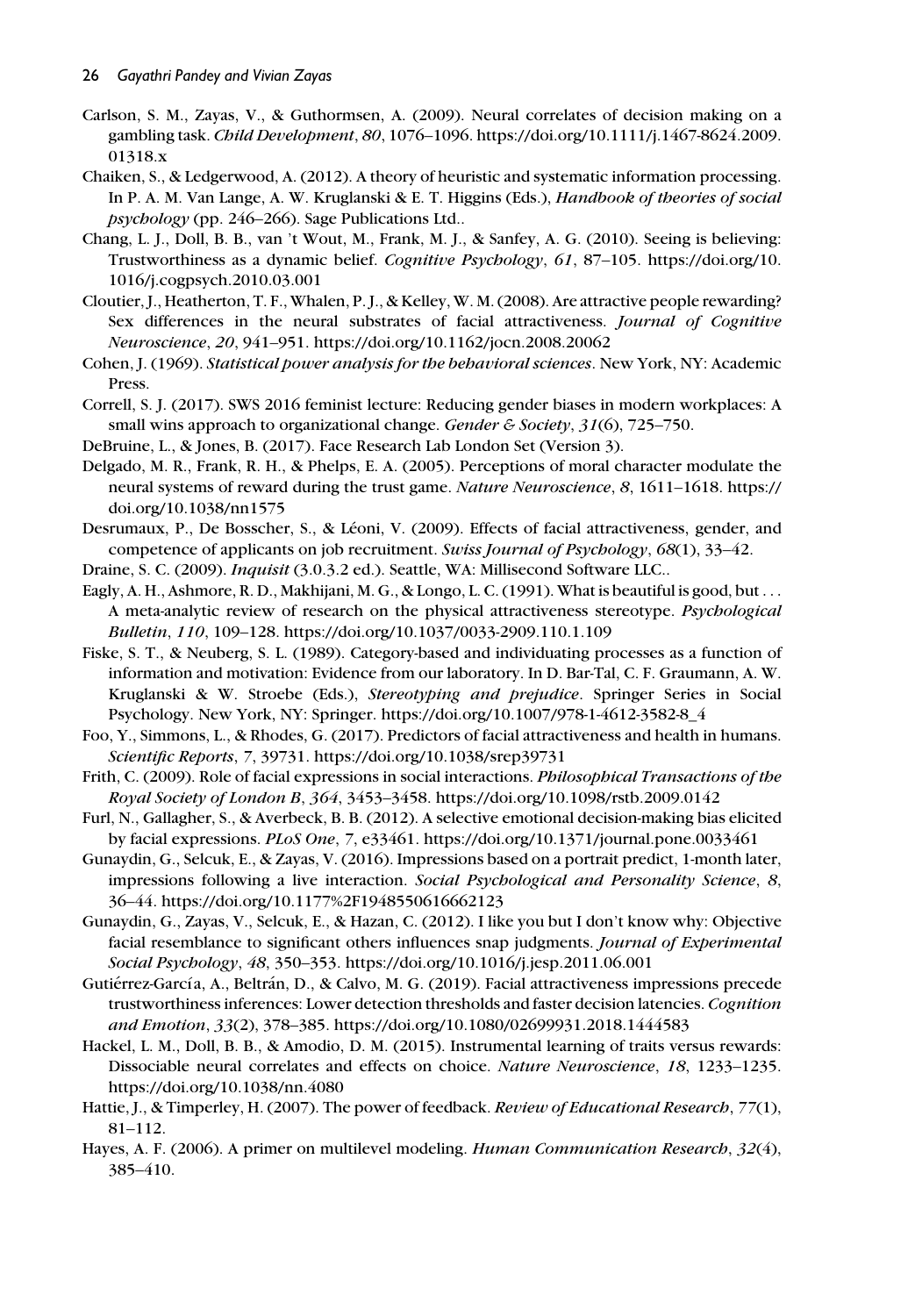- Hertwig, R., Barron, G., Weber, E. U., & Erev, I. (2004). Decisions from experience and the effect of rare events in risky choice. *Psychological Science*, *15*, 534–539. https://doi.org/10.1111%2Fj. 0956-7976.2004.00715.x
- Jackson, L. A. (1983). The influence of sex, physical attractiveness, sex role, and occupational sex linkage on perceptions of occupational suitability. *Journal of Applied Social Psychology*, *13*, 31–44. https://psycnet.apa.org/doi/10.1111/j.1559-1816.1983.tb00885.x
- Jaeger, B., Evans, A. M., Stel, M., & van Beest, I. (2019). Explaining the persistent influence of facial cues in social decision-making. *Journal of Experimental Psychology: General*, *148*(6), 1008–1021. https://doi.org/10.1037/xge0000591
- Jeong, M., Minson, J. A., & Gino, F. (2020). In generous offers I trust: The effect of first-offer value on economically vulnerable behaviors. *Psychological Science*, *31*, 644–653. https://doi.org/10. 1177%2F0956797620916705
- Jessup, R. K., Bishara, A. J., & Busemeyer, J. R. (2008). Feedback produces divergence from prospect theory in descriptive choice. *Psychological Science*, *19*, 1015–1021. https://doi.org/10.1111/j. 1467-9280.2008.02193.x
- Johnson, M. W., & Bickel, W. K. (2002). Within-subject comparison of real and hypothetical money rewards in delay discounting. *Journal of the Experimental Analysis of Behavior*, *77*, 129–146. https://doi.org/10.1901/jeab.2002.77-129
- Jussim, L., & Harber, K. D. (2005). Teacher expectations and self-fulfilling prophecies: Knowns and unknowns, resolved and unresolved controversies. *Personality & Social Psychology Review*, *9*, 131–155. https://doi.org/10.1207%2Fs15327957pspr0902\_3
- Kahneman, D. (2011). *Thinking, fast and slow*. New York: Farras, Straus and Giroux.
- Kang, M. J., Rangel, A., Camus, M., & Camerer, C. F. (2011). Hypothetical and real choice differentially activate common valuation areas. *Journal of Neuroscience*, *31*, 461–468. https:// doi.org/10.1523/JNEUROSCI.1583-10.2011
- Kliegl, R., Wei, P., Dambacher, M., Yan, M., & Zhou, X. (2011). Experimental effects and individual differences in linear mixed models: Estimating the relationship between spatial, object, and attraction effects in visual attention. *Frontiers in Psychology*, *1*, 1–12. https://doi.org/10.3389/ fpsyg.2010.00238
- Kudryavtsev, A., & Pavlodsky, J. (2012). Description-based and experience-based decisions: Individual analysis. *Judgment and Decision Making*, *7*, 316–331.
- Lakens, D. (2017). Equivalence tests: A practical primer for t tests, correlations, and meta-analyses. *Social Psychological and Personality Science.*, *8*, 355–362. https://doi.org/10.1177% 2F1948550617697177
- Lakens, D., Scheel, A. M., & Isager, P. M. (2018). Equivalence testing for psychological research: A tutorial. *Advances in Methods and Practices in Psychological Science*, 259–269. https://doi. org/10.1177%2F2515245918770963
- Langner, O., Dotsch, R., Bijlstra, G., Wigboldus, D. H. J., Hawk, S. T., & van Knippenberg, A. (2010). Presentation and validation of the Radboud Faces Database. *Cognition and Emotion*, *24*, 1377–1388. https://doi.org/10.1080/02699930903485076
- Larrick, R. P. (2016). The social context of decisions. *The Annual Review of Organizational Psychology and Organizational Behavior*, *3*, 441–467. https://doi.org/10.1146/annurevorgpsych-041015-062445
- Lee, V. K., & Harris, L. T. (2013). How social cognition can inform social decision making. *Frontiers in Neuroscience*, *7*, 259. https://doi.org/10.3389/fnins.2013.00259
- Lhyle, K. G., & Kulhavy, R. W. (1987). Feedback processing and error correction. *Journal of Educational Psychology*, *79*, 320–322. https://psycnet.apa.org/doi/10.1037/0022-0663.79.3.320
- Li, T., Liu, X., Pan, J., & Zhou, G. (2017). The interactive effect of facial appearance and behavior statement on trust belief and trust behavior. *Personality and Individual Differences*, *117*, 60–65.
- Lin, C. H., Song, T. J., Chen, Y. Y., Lee, W. K., & Chiu, Y. C. (2013). Reexamining the validity and reliability of the clinical version of the Iowa gambling task: Evidence from a normal subject group. *Frontiers in Psychology*, *4*, 220. https://dx.doi.org/10.3389%2Ffpsyg.2013.00220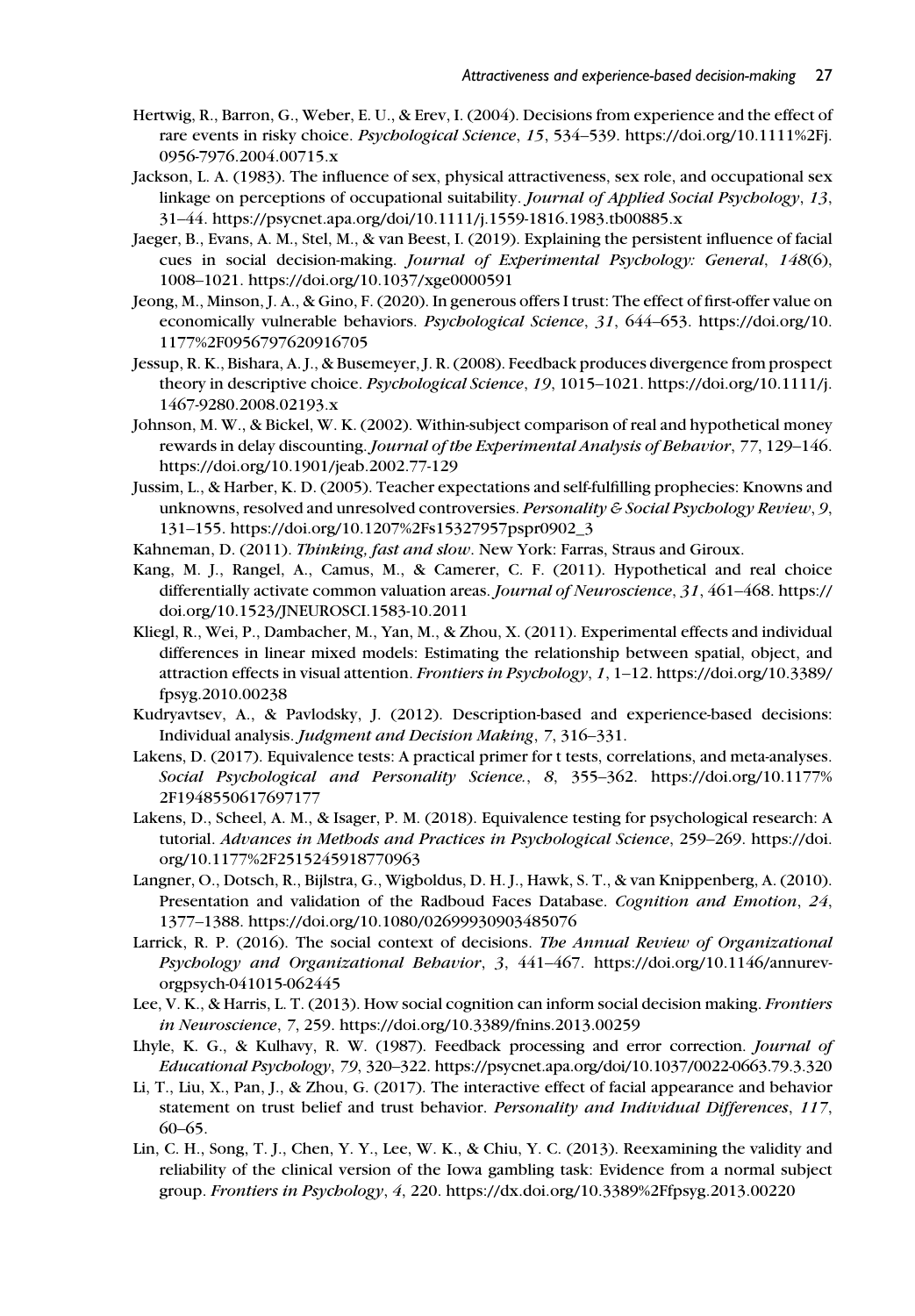- Locey, M. L., Jones, B. A., & Rachlin, H. (2011). Real and hypothetical rewards. *Judgment and Decision Making*, *6*, 552–564.
- Lorah, J. (2018). Effect size measures for multilevel models: Definition, interpretation, and TIMSS example. *Large-scale Assessment in Education*, *6*, 8. https://doi.org/10.1186/s40536-018-0061-2
- Ma, Q., Hu, Y., Jiang, S., & Meng, L. (2015). The undermining effect of facial attractiveness on brain responses to fairness in the Ultimatum Game: An ERP study. *Frontiers in Neuroscience*, *9*, 77. https://doi.org/10.3389/fnins.2015.00077
- Mazzella, R., & Feingold, A. (1994). The effects of physical attractiveness, race, socioeconomic status, and gender of defendants and victims on judgments of mock jurors: A meta-analysis. *Journal of Applied Social Psychology*, *24*, 1315–1344. https://doi.org/10.1111/j.1559-1816. 1994.tb01552.x
- McConnell, A. R., Rydell, R. J., Strain, L. M., & Mackie, D. M. (2008). Forming implicit and explicit attitudes toward individuals: Social group association cues. *Journal of Personality and Social Psychology*, *94*, 792–807. https://psycnet.apa.org/doi/10.1037/0022-3514.94.5.792
- McGloin, R., & Denes, A. (2018). Too hot to trust: Examining the relationship between attractiveness, trustworthiness, and desire to date in online dating. *New Media & Society*, *20* (3), 919–936.
- Mileva, M., Kramer, R. S., & Burton, A. M. (2019). Social evaluation of faces across gender and familiarity. *Perception*, *48*, 471–486.
- Mischel, W. (1968). *Personality and assessment*. New York, NY: Wiley.
- Montoya, A. K., & Hayes, A. F. (2017). Two condition within-participant statistical mediation analysis: A path-analytic framework. *Psychological Methods*, *22*, 6–27. https://doi.org/10.1037/ met0000086
- Mulford, M., Orbell, J., Shatto, C., & Stockard, J. (1998). Physical attractiveness, opportunity, and success in everyday exchange. *American Journal of Sociology*, *103*, 1565–1592. https://doi. org/10.1086/231401
- Mynatt, C., Doherty, M. E., & Tweney, R. D. (1978). Consequences of confirmation and disconfirmation in a simulated research environment. *Quarterly Journal of Experimental Psychology*, *30*, 395–406. https://doi.org/10.1080/00335557843000007
- Nakagawa, S., & Schielzeth, H. (2013). A general and simple method for obtaining  $R^2$  from generalized linear mixed-effects models. *Methods in Ecology and Evolution*, *4*(2), 133–142.
- Nickerson, R. S. (2000). Null hypothesis significance testing: A review of an old and continuing controversy. *Psychological Methods*, *5*, 241–301. https://doi.org/10.1037/1082-989x.5.2.241
- Niv, Y. (2009). Reinforcement learning in the brain. *Journal of Mathematical Psychology*, *53*, 139–154. https://doi.org/10.1037/1082-989x.5.2.241
- O'Doherty, J., Winston, J., Critchley, H., Perrett, D., Burt, D. M., & Dolan, R. J. (2003). Beauty in a smile: The role of medial orbitofrontal cortex in facial attractiveness. *Neuropsychologia*, *41*, 147–155. https://doi.org/10.1016/s0028-3932(02)00145-8
- Oosterhof, N. N., & Todorov, A. (2008). The functional basis of face evaluation. *Proceedings of the National Academy of Sciences of USA*, *105*(32), 11087–11092. https://doi.org/10.1073/pnas. 0805664105
- Ohanian, R. (1991). The impact of celebrity spokespersons' perceived image on consumers' intention to purchase. *Journal of Advertising Research*, *31*, 46–54.
- Olson, I. R., & Marshuetz, C. (2005). Facial attractiveness is appraised in a glance. *Emotion*, *5*, 498–502. https://doi.org/10.1037/1528-3542.5.4.498
- Palumbo, R. V., Marraccini, M. E., Weyandt, L. L., Wilder-Smith, O., McGee, H. A., Liu, S., & Goodwin, M. S. (2017). Interpersonal autonomic physiology: A systematic review of the literature. *Personality and Social Psychology Review*, *21*(2), 99–141.
- Rezlescu, C., Duchaine, B., Olivola, C. Y., & Chater, N. (2012). Unfakeable facial configurations affect strategic choices in trust games with or without information about past behavior. *PLoS One*, *7* (3), e34293. https://doi.org/10.1371/journal.pone.0034293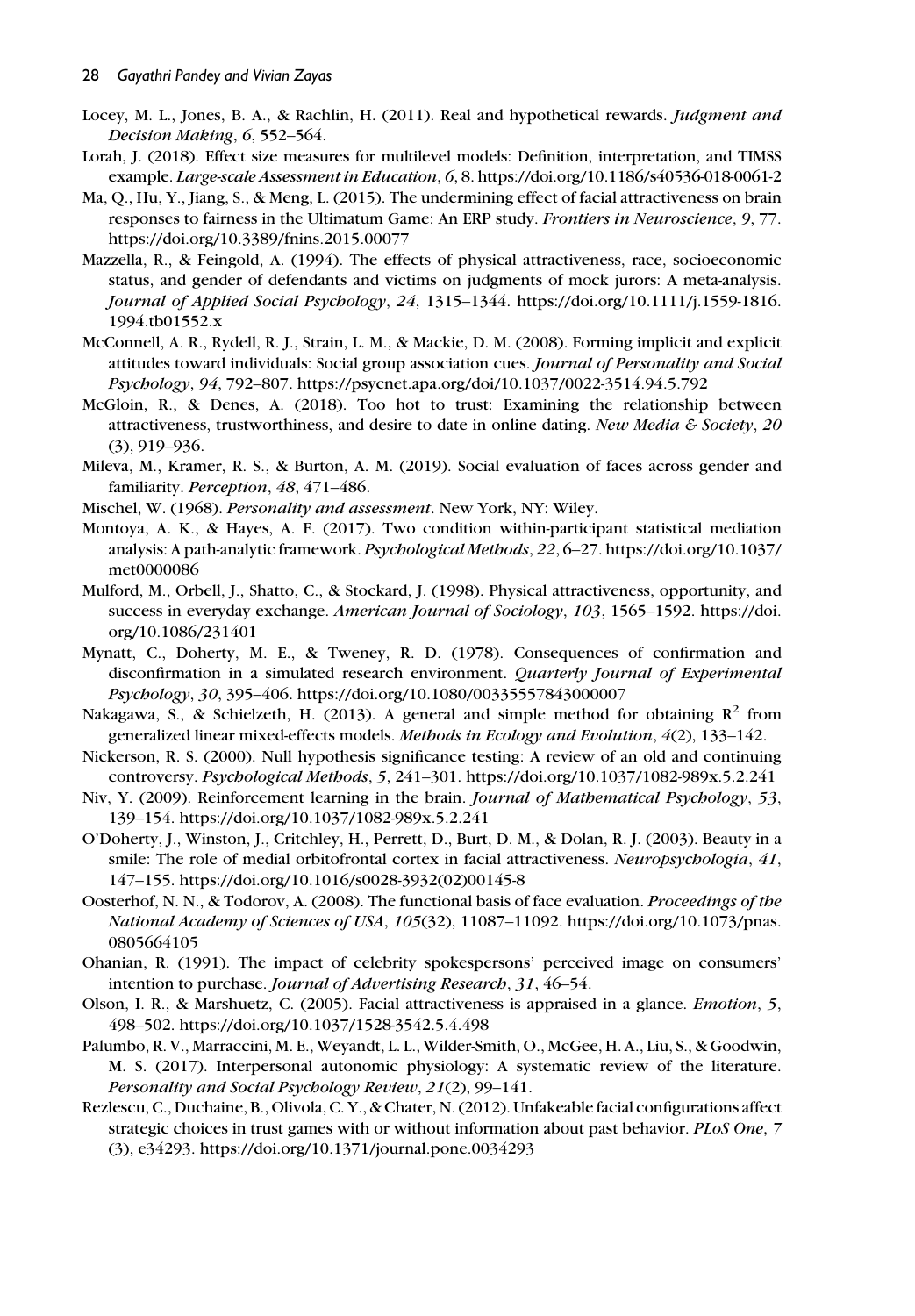- Rhodes, M., & Baron, A. (2019). The development of social categorization. *Annual Review of Developmental Psychology*, *1*, 359–386. https://doi.org/10.1146/annurev-devpsych-121318- 084824
- Roediger, III, H. L., Putnam, A. L., & Smith, M. A. (2011). Ten benefits of testing and their applications to educational practice. In J. P. Mestre, & B. H. Ross (Eds.), *The psychology of learning and motivation: Vol. 55. The psychology of learning and motivation: Cognition in education* (pp. 1–36). Cambridge, MA: Elsevier Academic Press.
- Rule, N. O., Krendl, A. C., Ivcevic, Z., & Ambady, N. (2013). Accuracy and consensus in judgments of trustworthiness from faces: Behavioral and neural correlates. *Journal of Personality and Social Psychology*, *104*(3), 409–426.
- Ruz, M., Moser, A., & Webster, K. (2011). Social expectations bias decision-making in uncertain inter-personal situations. *PLoS One*, *6*, e15762. https://doi.org/10.1371/journal.pone.0015762
- Seaman, M. A., & Serlin, R. C. (1998). Equivalence confidence intervals for two-group comparisons of means. *Psychological Methods*, *3*, 403–411. https://psycnet.apa.org/doi/10.1037/1082- 989X.3.4.403
- Shah, A. K., & Oppenheimer, D. M. (2008). Heuristics made easy: An effort-reduction framework. *Psychological Bulletin*, *134*, 207–222. https://psycnet.apa.org/doi/10.1037/0033-2909.134.2.207
- Siegel, J. Z., Mathys, C., Rutledge, R. B., & Crockett, M. J. (2018). Beliefs about bad people are volatile. *Nature Human Behavior*, *2*, 750–756. https://doi.org/10.1038/s41562-018-0425-1
- Siegrist, M., & Cvetkovich, G. (2002). Perception of hazards: The role of social trust and knowledge. *Risk Analysis*, *20*, 713–720. https://doi.org/10.1111/0272-4332.205064
- Siegrist, M., & Zingg, A. (2014). The role of public trust during pandemics: Implications for crisis communication. *European Psychologist*, *19*, 23–32. https://psycnet.apa.org/doi/10.1027/ 1016-9040/a000169
- Sigelman, C. K., Thomas, D. B., Sigelman, L., & Ribich, F. D. (1986). Gender, physical attractiveness, and electability: An experimental investigation of voter biases. *Journal of Applied Social Psychology*, *16*, 229–248. https://psycnet.apa.org/doi/10.1111/j.1559-1816.1986.tb01137.x
- Simon, D. J., Shoda, Y., & Lindsay, S. D. (2017). Contraints on Generality (COG): A proposed addition to all empirical papers. *Perspectives on Psychological Science*, *12*, 1123–1128. https://doi.org/ 10.1177%2F1745691617708630
- Slovic, P. (1999). Trust, emotion, sex, politics, and science: Surveying the risk-assessment battlefield. *Risk Analysis*, *19*, 689–701. https://doi.org/10.1023/A:1007041821623
- Snijders, T. A. B., & Bosker, R. J. (2012). *Multilevel analysis: An introduction to basic and advanced multilevel modeling* (2nd ed.). Los Angeles, CA: SAGE.
- Solnick, S. J., & Schweitzer, M. E. (1999). The influence of physical attractiveness and gender on Ultimatum Game decisions. *Organizational Behavior and Human Decision Processes*, *79*, 199–215. https://doi.org/10.1006/obhd.1999.2843
- Steingroever, H., Wetzels, R., & Wagenmakers, E. J. (2013). A comparison of reinforcement learning models for the Iowa Gambling Task using parameter space partitioning. *Journal of Problem Solving*, *5*, 2. https://doi.org/10.7771/1932-6246.1150
- Stewart, J. E. (1980). Defendant's attractiveness as a factor in the outcome of criminal trials: An observational study. *Journal of Applied Social Psychology*, *10*, 348–361. https://doi.org/10. 1111/j.1559-1816.1980.tb00715.x
- Stirrat, M., & Perrett, D. I. (2012). Face structure predicts cooperation: Men with wider faces are more generous to their in-group when out-group competition is salient. *Psychological Science*, *23*, 718–722. https://doi.org/10.1177%2F0956797611435133
- Sullivan, J. (2019). The primacy effect in impression formation: Some replications and extensions. *Social Psychological and Personality Science*, *10*(4), 432–439. https://doi.org/10.1177% 2F1948550618771003
- Sutton, R. S., & Barto, A. G. (1998). *Reinforcement learning: An introduction*. Cambridge, MA: MIT Press. https://ieeexplore.ieee.org/servlet/opac?bknumber=6267343
- Todorov, A., Funk, F., & Olivola, C. Y. (2015). Response to Bonnefon et al. Limited 'kernels of truth' in facial inferences. *Trends in Cognitive Sciences*, *19*(8), 422–423.